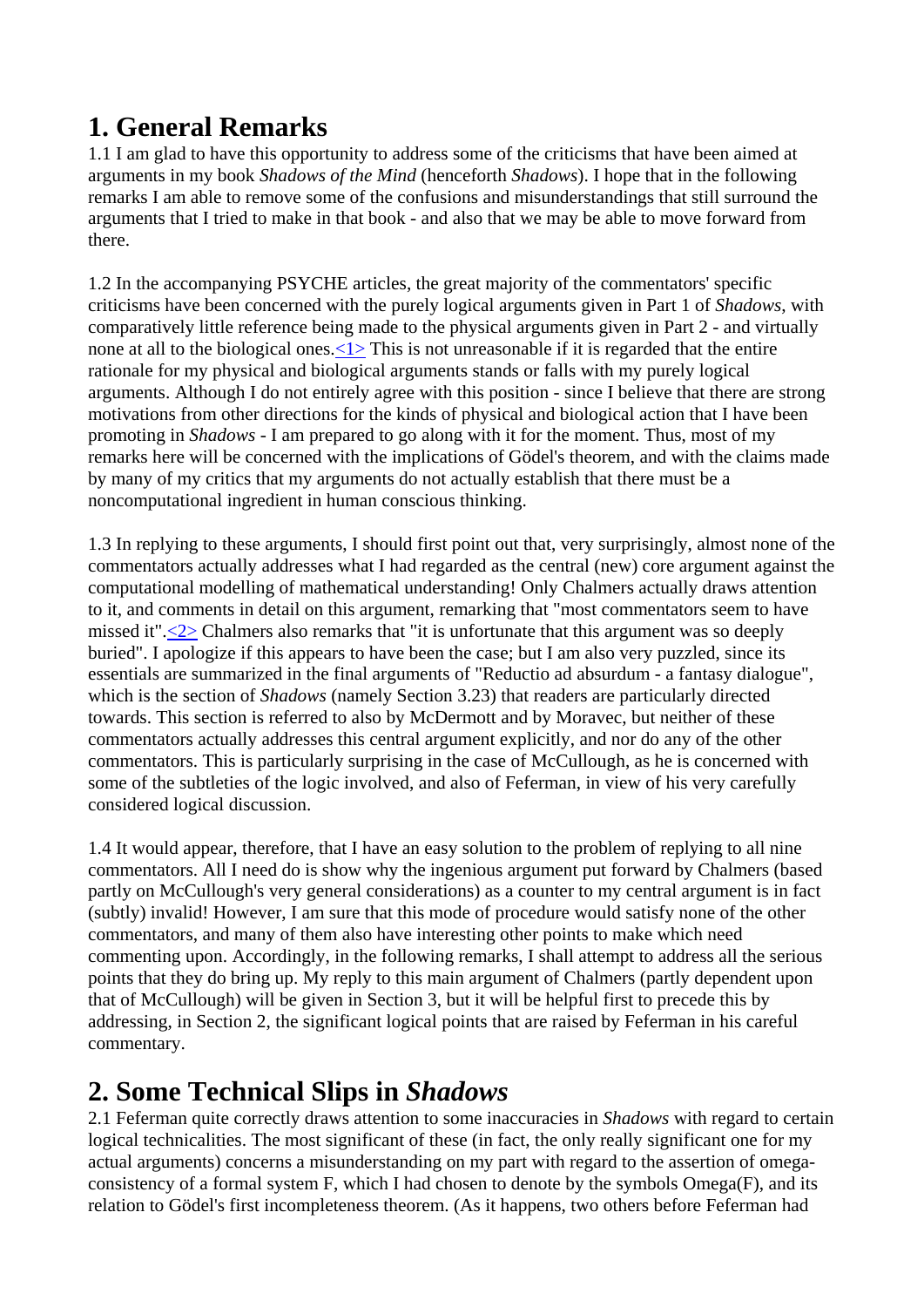also pointed out this particular error to me.) As Feferman says, the assertion that some particular formal system is "omega-consistent" is certainly not of the form of a PI\_1-sentence (i.e. not of the form of an assertion: "such-and-such a Turing computation never halts" - I call these "P-sentences" from here on). This much I should have been (and essentially was) aware of, despite the fact that in the first two printings of *Shadows*, p.96 I made the assertion that Omega(F) is a P-sentence. The fact of the matter was that I had somehow (erroneously) picked up the belief that the statement that Gödel originally exhibited in his famous first incompleteness theorem was *equivalent* to the omegaconsistency of the formal system in question, not that it merely *followed* from this omegaconsistency. Accordingly, I had imagined that for some technical reason I did not know of, this omega-consistency must actually be equivalent (for sufficiently extensive systems F) to the particular assertion "C\_k(k)" that I had exhibited in Section 2.5, when the rules of the formal system F are translated into the algorithm A. Accordingly, I had mistakenly believed that Omega(F) must, for some subtle reason (unknown to me), be equivalent to the P-sentence C\_k(k) (at least for sufficiently extensive systems F).

2.2 This error affects none of the essential arguments of the book but it is unfortunate that in various parts of Chapter 3, and most particularly in the "fantasy dialogue" in Section 3.23, the notation "Omega(F)" is used in circumstances where I had intended this to stand for the actual Psentence C\_k(k). In later printings of *Shadows*, this error has been corrected: I use the Gödel sentence G(F) (which asserts the consistency of F and is a P-sentence) in place of Omega(F). It is in any case much more appropriate to use  $G(F)$  in the arguments of Chapter 3, rather than Omega $(F)$ , and I agree with Feferman that the introduction of "Omega(F)" was essentially a red herring. In fact, the presentation in *Shadows* would have usefully simplified if omega-consistency had not even been mentioned.

2.3 The next most significant point of inaccuracy - or rather imprecision - in *Shadows* that Feferman brings up is that there is a discrepancy between different notions of the term "sound" that I allude to in different parts of the book. (This is actually quite an important issue, in relation to some of the discussion to follow, and I shall need to return to it later in Section 3.) His point is, essentially, that in some places I need make use of the soundness of a formal system only in the limited sense of its capacity to assert the truth of certain P-sentences, whereas in other places I am actually referring to soundness in a more comprehensive sense, where it applies to other types of assertion as well. I agree that I should have been more careful about such distinctions. In fact, it is the weaker notion of soundness that would be sufficient for all the "Gödelian" arguments that I actually use in Part 1 of *Shadows*, though for some of the more philosophical discussions, I had in mind soundness in a stronger sense. (This stronger sense is not needed on pp. 90-92 if omega-consistency is dropped; nor is it needed on p.112, the weaker notion of soundness now being equivalent to consistency.)

2.4 Basically, I am happy to agree with all the technical criticisms and corrections that Feferman refers to in his section discussing my treatment of the logical facts". (I should attempt a point of clarification concerning his puzzlement as to why I should make the "strange" and "trivial" assertions he refers to on p.112. No doubt I expressed myself badly. The point that I was attempting to make concerned the issue of the relationship between the formal string of symbols that constitute "G(F)" and "Omega(F)" and the actual *meanings* that these strings are supposed to represent. I was merely trying to argue that meanings are essential - a point with which Feferman strongly concurs, in his commentary.) It should be made clear that none of these corrections affects the arguments of Chapter 3 in any way (so long as Omega(F) is replaced by G(F) throughout), as Feferman himself appears to affirm in his last paragraph of the aforementioned section.

2.5 I find it unfortunate, however, that he does not offer any critique of the arguments of Chapter 3. I would have found it very valuable to have had the comments of a first-rate logician such as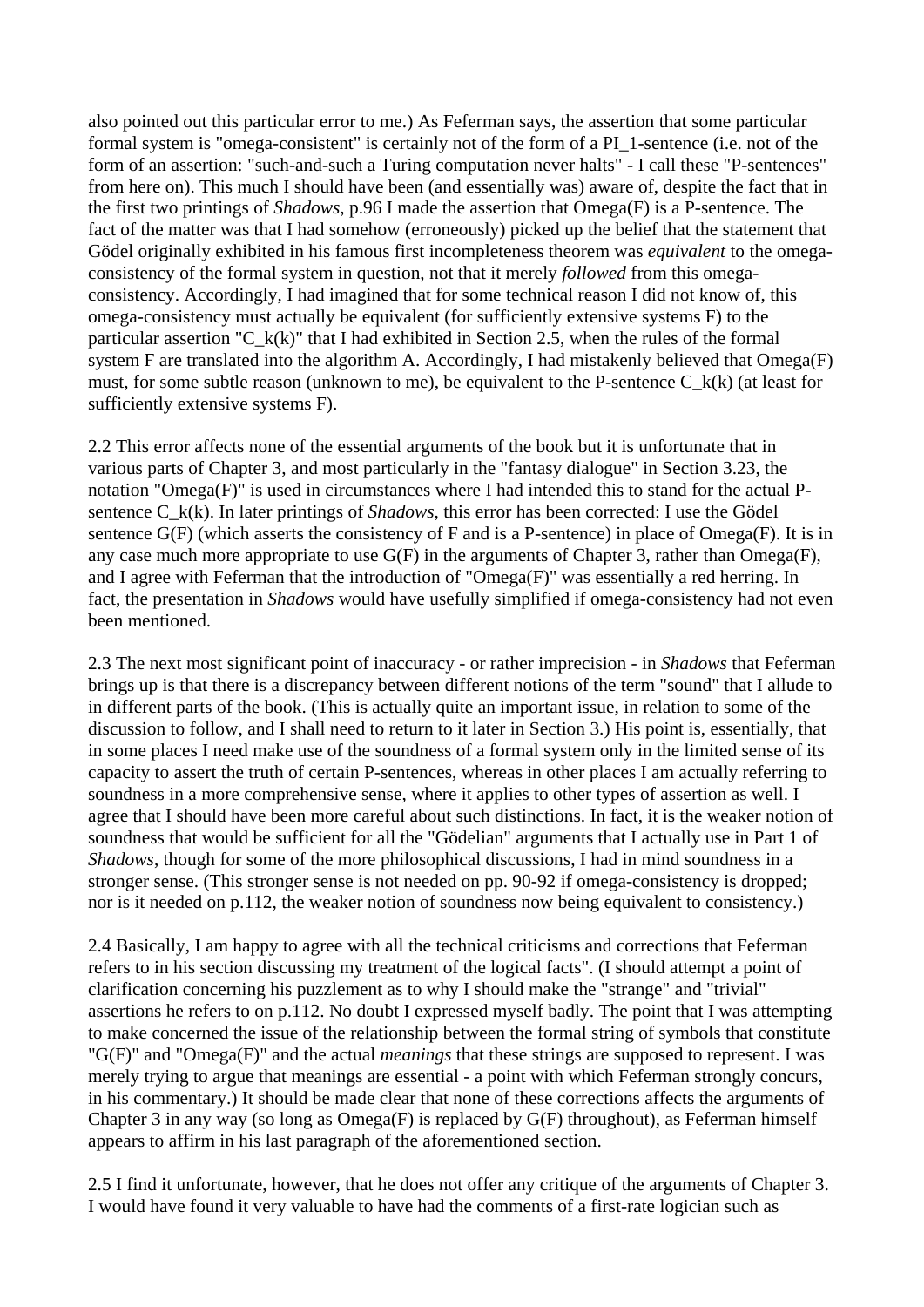himself on some of the specifics of the discussions in Chapter 3. Feferman seems to be led to having some unease about the arguments presented there, not because of specific errors that he has detected, but merely because my "slapdash scholarship" may be "stretched perilously thin in areas different from [my] own expertise". A related point is made by McCarthy, McDermott and Baars in connection with my evidently inadequate referencing of the literature on AI, and on other theories that relate to consciousness, either in its computational, biological, or psychological respects.

2.6 I think that a few words of explanation, from my own vantage point, are necessary here. An ability to search thoroughly through the literature has never been one of my strong points, even in my own subject (whatever that might be!). My method of working has tended to be that I would gather some key points from the work of others and then spend most of my time working entirely on my own. Only at a much later stage would I return to the literature to see how my evolved views might relate to those of others, and in what respects I had been anticipated or perhaps contradicted. Inevitably I shall miss things and get some things wrong. The most likely source of error tends to be with second-hand information, where I might misunderstand what someone else tells me when reporting on the work of a third person. Gradually these things sort themselves out, but it takes time.

2.7 My reason for mentioning this is to emphasize that errors of the nature of those pointed out by Feferman are concerned essentially with this link of communication with the outside (scientific, philosophical, mathematical, etc.) world, and not with the internal reasonings that constitute the essential Gödelian arguments of *Shadows*. Most specifically, the main parts of Chapter 3 (particularly 3.2, 3.3 and 3.5-3.24) are entirely arguments that I thought through on my own, and are therefore independent of however "slapdash" my scholarship might happen to be! I trust that these arguments will be judged entirely on their intrinsic merits.

#### **3. The Central New Argument of** *Shadows*

3.1 Chalmers provides a succinct summary of the central new argument that I presented in *Shadows* (Section 3.16, and also 3.23 and 3.24 - but recall that my Omega(F) should be replaced by  $G(F)$ throughout Section 3.16 and 3.23). Let me repeat the essentials of Chalmers's presentation here but with one important distinction, the significance of which I shall explain in a moment.

3.2 We try to suppose that the totality of methods of (unassailable) mathematical reasoning that are in principle humanly accessible can be encapsulated in some (not necessarily computational) sound formal system F. A human mathematician, if presented with F, could argue as follows (bearing in mind that the phrase "I am F" is merely a shorthand for "F encapsulates all the humanly accessible methods of mathematical proof"):

(A) "Though I don't know that I necessarily am F, I conclude that if I were, then the system F would have to be sound and, more to the point, F' would have to be sound, where F' is F supplemented by the further assertion "I am F". I perceive that it follows from the assumption that I am F that the Gödel statement G(F') would have to be true and, furthermore, that it would not be a consequence of F'. But I have just perceived that "if I happened to be F, then G(F') would have to be true", and perceptions of this nature would be precisely what F' is supposed to achieve. Since I am therefore capable of perceiving something beyond the powers of F', I deduce that, I cannot be F after all. Moreover, this applies to any other (Gödelizable) system, in place of F."

3.3 (Of course, one might worry about how an assertion like "I am F" might be made use of in a logical formal system. In effect, this is discussed with some care in *Shadows*, Sections 3.16 and 3.24, in relation to the Sections leading up to 3.16, although the mode of presentation there is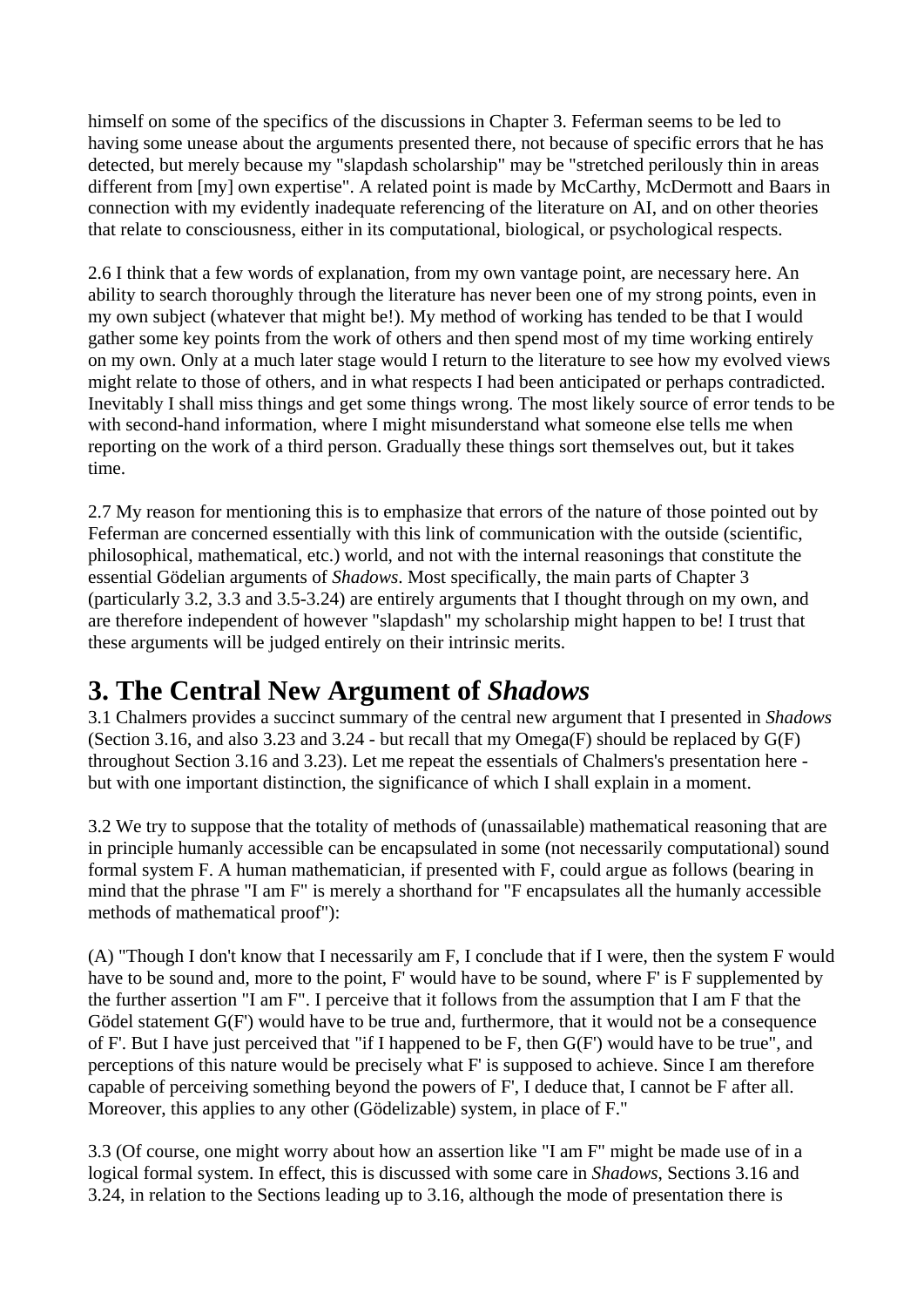somewhat different from that given above, and less succinct.)

3.4 The essential distinction between the above presentation and that of Chalmers is that he makes use (in the first (2) of his Section 2) of the stronger conditional assumption "I know that I am F", rather than merely "I am F", the latter being all that I need for the above. Thus, if we accept the validity of the above argument, the conclusion is considerably stronger than the "strong" conclusion that Chalmers draws ("threatening to the prospects of AI") to the effect that it "would rule out even the possibility that we could empirically discover that we were identical to some system F".

3.5 In fact, it *was* this stronger version (A) that I presented in *Shadows*, from which we would conclude that we cannot be identical to any knowable (Gödelizable) system F whatever, whether we might empirically come to believe in it or not! I am sure that this stronger conclusion would provide an even greater motivation for people (whether AI supporters or not) to find a flaw in the argument. So let me address the particular objection that Chalmers (and, in effect, also McCullough) raises against it.

3.6 The problem, according to Chalmers, is that it is contradictory to "know that we are sound". Accordingly, he argues, it would be invalid to deduce the soundness of F, let alone that of F', from the assumption "I am F". On the face of it, to a mathematician, this seems an unlikely let-out, since in all the above discussions we are referring simply to the notion of *mathematical proof*. Moreover, the "I" in the above discussion refers to an idealized human mathematician. (The problems that this notion raises, such as those referred to by McDermott, are not my concern at the moment. I shall return to such matters later; cf. Section 6.) Suppose that F indeed represents the totality of the procedures of mathematical proof that are in principle humanly accessible. Suppose, also, that we happen to come across F and actually entertain this possibility that we might "be" F, in this sense (without actually knowing, for sure, whether or not we are indeed F). Then, under the assumption that it *is* F that encapsulates all the procedures of valid mathematical proof, we must surely conclude that F is sound. The whole point of the procedures of mathematical proof is that they instil *belief*. And the whole point of the Gödel argument, as I have been employing it, is that a belief in the conclusions that can be obtained using some system H entails, also, a belief in the soundness and consistency of that system, together with a belief (for a Gödelizable H) that this consistency cannot be derived using H alone.

3.7 This notwithstanding, Chalmers and McCullough argue for an inconsistency of the very notion of a "belief system" (which, as I have pointed out above, simply means a system of procedures for mathematical proof) which can believe in itself (which means that mathematicians actually trust their proof procedures). In fact, this conclusion of inconsistency is far too drastic, as I shall show in a moment. The key issue is not that belief systems are inconsistent, or incapable of trusting themselves, but that they must be restricted as to what kind of assertion they are competent to address.

3.8 To show that "a belief system which believes in itself" need not be inconsistent, consider the following. We shall be concerned just with P-sentences (which, we recall, are assertions that specified Turing machine actions do not halt). The belief system B, in question, is simply the one which "believes" (and is prepared to assert as "unassailably perceived") a P-sentence S if and only if S happens to be true. B is not allowed to "output" anything other than a decision as to whether or not a suggested P-sentence is true or false - or else it may prattle on, as is its whim, generating Psentences together with their correct truth values. However, as part of its internal musings, it is allowed to contemplate other kinds of thing, such as the fact that it *does*, indeed, produce only truths in its decisions about P-sentences. Of course, B is not a computational system - it is a Turing *oracle* system, as far as its output is concerned - but that should not matter to the argument. Is there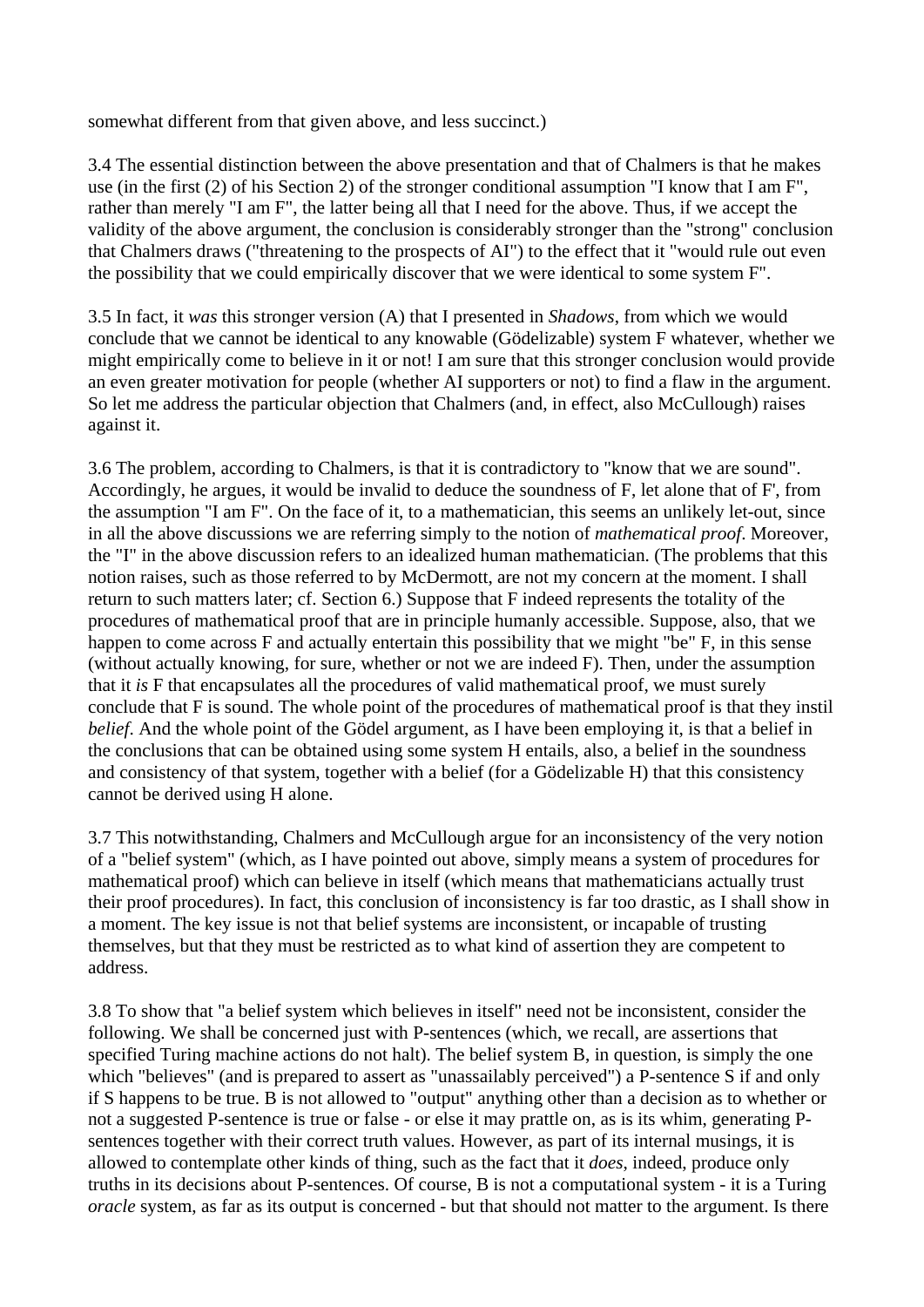anything wrong in B "believing in the soundness of B"? Nothing whatever, if we interpret this in the right way. The important thing is that B is allowed only to make assertions about P-sentences. It can use whatever procedures it likes in its internal musings, but all its *outputs* must be assertions as to the validity of particular P-sentences. If we apply the diagonal procedure that Chalmers and McCullough refer to, then we get something which is not a P-sentence, and is accordingly not allowed to be part of this belief system's output.

3.9 It may be felt that this is a pretty limited kind of "belief system", where it can make assertions only about the truth or falsity of P-sentences. Perhaps it is limited; but it is precisely a belief system of this very kind that comes into the arguments of Chapter 3 of *Shadows*. In that discussion, I was careful, in the key Section 3.16 of *Shadows*, to limit the mathematical assertions under consideration to P-sentences. This avoids many difficult issues that can arise without such restrictions. However, the robots described in that section are allowed to think in very general terms - as human mathematicians may do - about non-computable systems and uncountable cardinals, etc. Nevertheless, the \*-assertions under consideration must always be P-sentences, and it is *only* in relation to such sentences (as outputs) that the formal systems Q(M) and Q\_M(M) are constructed. In this circumstance the argument serves to show that the robots' "belief system" cannot, after all, be a computational one, provided that it is broad enough to encompass Gödelian reasoning - which is a contradiction with the notion of "robot" that was being used.

3.10 This is not to say that the diagonalization procedure that McCullough and Chalmers refer to need apply only to computational belief systems F. As they both argue (particularly McCullough), there is no requirement that F be computational in their discussions. Indeed, in Section 7.9 of *Shadows* (which is in Part 2, so it is easy to miss, if one is concerned only with the logical arguments of that book - and neither McCullough nor Chalmers actually mention it), I explicitly referred to the fact that the Gödel-type diagonalization arguments of Part 1 will apply much more generally than merely to computational systems. For example, if Turing's oracle-computation notions are adopted, then the diagonalization procedures are quite straight-forward. However, in any specific application, it is necessary to restrict the class of sentences to which the notion of "unassailable belief" can be applied. If we do not do this, we can land in paradox, which is exactlythe situation that McCullough and Chalmers find themselves in.

3.11 Indeed, McCullough actually carries through such paradoxical reasoning in his Section 2.1, seeming to be presenting this parody of my own reasoning as though it were actually my own reasoning. This is beneath his usual standards. It would have been more helpful if he had addressed the arguments as I actually presented them.

3.12 Returning to the argument (A), we now see how to avoid the inherent difficulties that occur with a belief system with an unrestricted domain. A sufficient thing to do is to make sure that the word "sound" is interpreted in the restricted sense which applies only to P-sentences - as was indeed done in *Shadows*, Section 3.16. (Recall the discussion of Section 2, above, in which Feferman draws attention to possible differences of interpretation of that word.) This provides the needed argument against computationalism, and it is not subject to the objection brought forward by Chalmers in his discussion of my "second argument" in his Section 2.

3.13 Of course, as in Section 7.9 of *Shadows* and as in McCullough's discussion, it is possible to repeat this argument at a higher level. Rather than restricting attention to P-sentences (that is, PI\_1 sentences), we could use PI\_2-sentences, say (cf. Feferman's commentary). The diagonal process can be applied, but it does not yield a PI\_2-sentence, so contradiction (of the Chalmers/McCullough type - to a self-believing belief system) is again avoided. The same argument applies to higherorder sentences. However, it is important to put *some* restriction on the type of sentence to which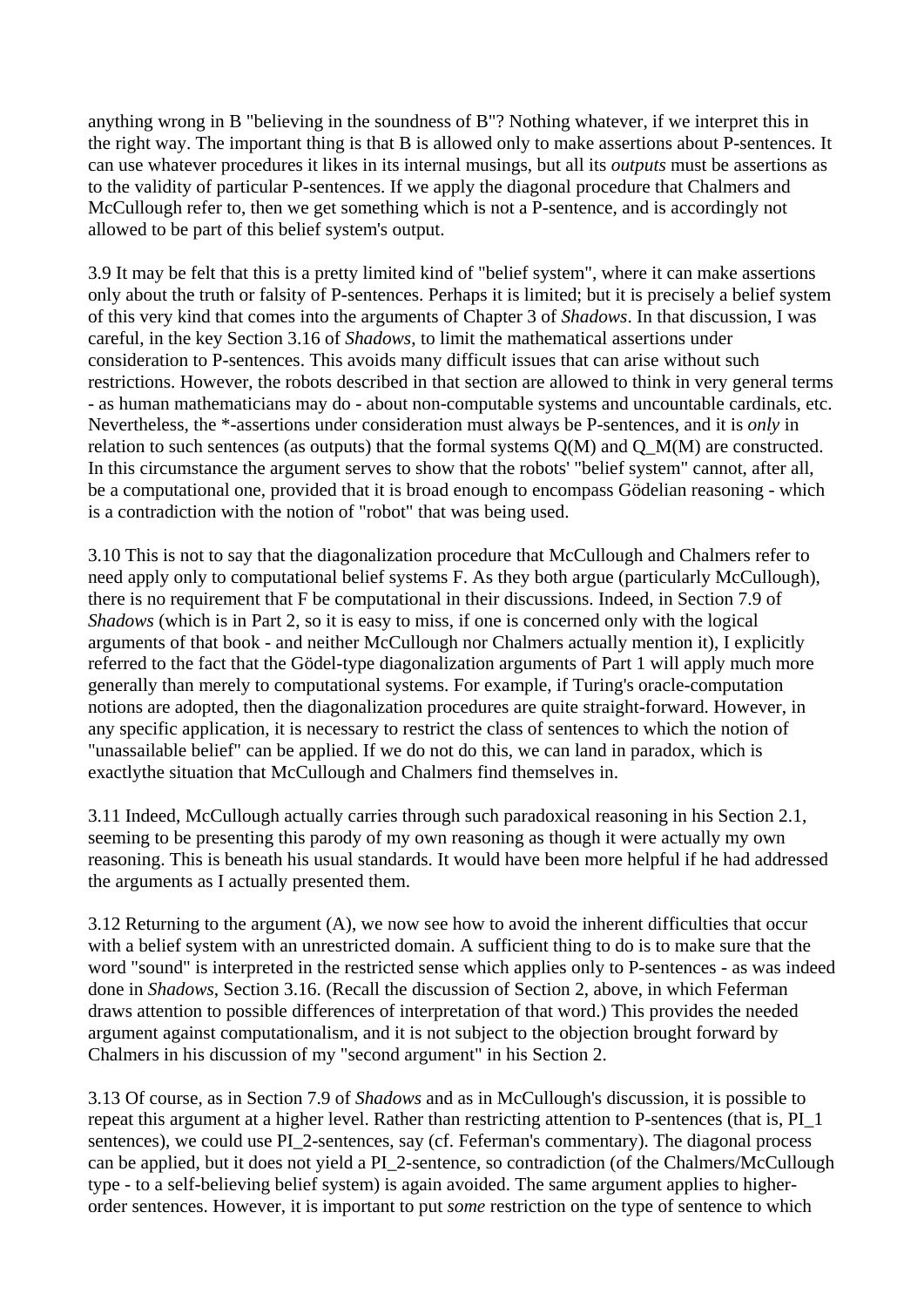the belief system is applied. This kind of thing is very familiar in mathematical logic. One may reason about sets, and about sets of sets, and sets of sets of sets, etc., but one cannot reliably reason about the set of *all* sets. That leads immediately to a contradiction, as Cantor and Russell pointed out long ago. Likewise, a self-believing belief system cannot consistently operate if it is allowed to apply itself to unrestricted mathematical systems. In Section 3.24 of *Shadows*, I tried to explore the tantalizing closeness that my Gödelian reasoning of Section 3.16 seemed at first to have with the Russell-type reasoning that leads to paradox. My conclusion was that the argument of Section 3.16, as I presented it, was not actually of the same nature at all, since the domain of consideration (Psentences) was indeed sufficiently restricted. I am well aware that the argument can be taken much further than this, and it would be interesting to know how far. Moreover, it would be interesting to have a professional logician's commentary on all these lines of thinking.

#### **4. The "Bare" Gödelian Case**

4.1 Although I have concentrated, in the previous section, on what I have referred to as the "central new argument" of *Shadows*, I do not regard that as the "real" Gödelian reason for disbelieving that computationalism could ever provide an explanation for the mind - or even for the behaviour of a conscious brain.

4.2 Perhaps a little bit of personal history on this point would not be amiss. I first heard about the details of Gödel's theorem as part of a course on mathematical logic (from which I also learned about Turing machines) given by the Cambridge logician Steen. As far as I can recall, I was in my first year as a graduate student (studying algebraic geometry) at Cambridge University in 1952/53, and was merely sitting in on the course as a matter of general education (as I did with courses in quantum mechanics by Dirac and general relativity by Bondi). I had vaguely heard of Gödel's theorem prior to that time, and had been a little unsettled by my impressions of it. My viewpoint before that would probably have been rather close to what we now call "strong AI". However, I had been disturbed by the possibility that there might be true mathematical propositions that were in principle inaccessible to human reason. Upon learning the true form of Gödel's theorem (in the way that Steen presented it), I was enormously gratified to hear that it asserted no such thing; for it established, instead, that the powers of human reason could not be limited to any accepted preassigned system of formalized rules. What Gödel showed was how to transcend any such system of rules, so long as those rules could themselves be trusted.

4.3 In addition to that, there was a definite close relationship between the notion of a formal system and Turing's notion of effective computability. This was sufficient for me. Clearly, human thought and human understanding must be something beyond computation. Nevertheless, I remained a strong believer in scientific method and scientific realism. I must have found some reconciliation at the time which was close to my present views - in spirit if not in detail.

4.4 My reason for presenting this bit of personal history is that I wanted to demonstrate that even the "weak" form of the Gödel argument was already strong enough to turn at least one strong-AI supporter away from computationalism. It was not a question of looking for support for a previously held "mystical" standpoint. (You could not have asked for a more rationalistic atheistic anti-mystic than myself at that time!) But the very force of Gödel's logic was sufficient to turn me from the computational standpoint with regard not only to human mentality, but also to the very workings of the physical universe.

4.5 The many arguments that computationalists and other people have presented for wriggling around Gödel's original argument have become known to me only comparatively recently: perhaps we act and perceive according to an unknowable algorithm; perhaps our mathematical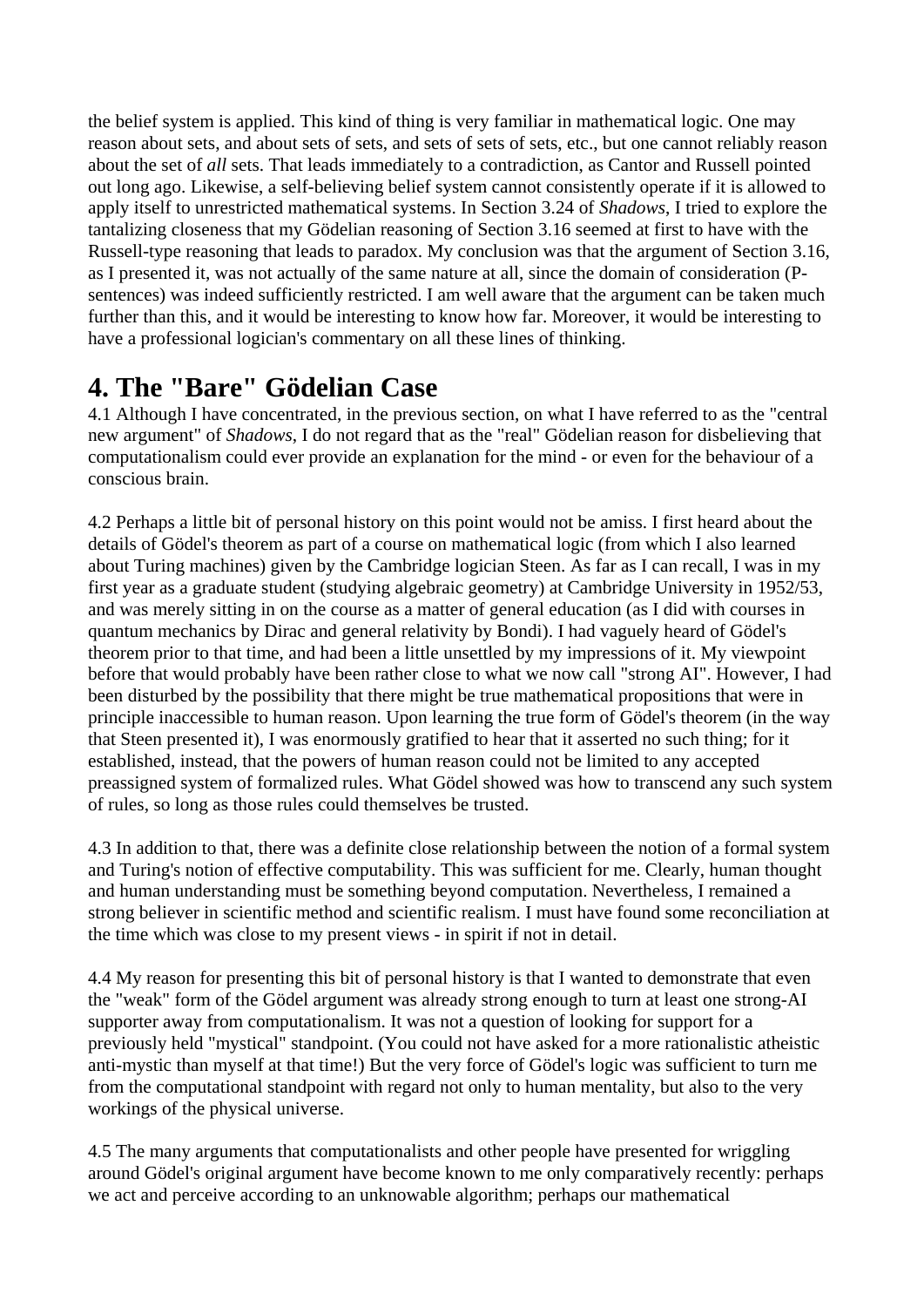understanding is intrinsically unsound; perhaps we could know the algorithms according to which we understand mathematics, but are incapable of knowing the actual roles that these algorithms play. All right, these are logical possibilities. But are they really plausible explanations?

4.6 For those who are wedded to computationalism, explanations of this nature may indeed seem plausible. But why *should* we be wedded to computationalism? I do not know why so many people seem to be. Yet, some apparently hold to such a view with almost religious fervour. (Indeed, they may often resort to unreasonable rudeness when they feel this position to be threatened!) Perhaps computationalism can indeed explain the facts of human mentality - but perhaps it cannot. It is a matter for dispassionate discussion, and certainly not for abuse!

4.7 I find it curious, also, that even those who argue dispassionately may take for granted that computationalism in some form - at least for the workings of the objective physical universe - *has* to be correct. Accordingly, any argument which seems to show otherwise *must* have a "flaw" in it. Even Chalmers, in his carefully reasoned commentary, seeks out "the deepest flaw in the Gödelian arguments". There seems to be the presumption that whatever form of the argument is presented, it just *has* to be flawed. Very few people seem to take seriously the slightest possibility that the argument might perhaps, at root, be correct! This I certainly find puzzling.

4.8 Nevertheless, I know of many who (like myself) do find the simple "bare" form of the Gödelian argument to be very persuasive. To such people, the long and sometimes tortuous arguments that I provided in *Shadows* may not add much to the case - in fact, some have told me that they think that they effectively weaken it! It might seem that if I need to go to lengths such as that, the case must surely be a flimsy one. (Even Feferman, from his own particular non-computational standpoint, argues that my diligent efforts may be "largely wasted".) Yet, I would claim that some progress has been made. I am struck by the fact that none of the present commentators has chosen to dispute my conclusion G (in *Shadows*, p.76) that "Human mathematicians are not using a knowably sound algorithm in order to ascertain mathematical truth". I doubt that any will admit to being persuaded by any of the replies to my queries Q1, ..., Q20, in Section 2.6 and Section 2.10, but it should be remarked that many of these queries represented precisely the kinds of misunderstandings and objections that people had raised against my earlier use of the bare Gödelian argument (and its conclusion G) in *The Emperor's New Mind*, particularly in the many commentaries on that book in *Behavioral and Brain Sciences* (and, in particular, one by McDermott 1990). Perhaps some progress has been made after all!

# **5. Gödel's "Theorem-Proving Machine"**

5.1 Before addressing the important issue of possible errors in human reasoning or the possible "unknowability" of the putative algorithm underlying human mathematical reasoning (which provide the counter-arguments that so many computationalists pin faith on), I should briefly refer to the discussion of Section 3.3 in *Shadows*, which Chalmers regards as "one of the least convincing sections in the book". This is the first of the two arguments of mine that he addresses, but I am not sure that he (or any other of the commentators) has appreciated what I was trying to express. In that section (and also Section 3.8, cf. figure 3.1 on p. 148), I was attempting to show the actual absurdity of the possibility that human understanding (with regard to P-sentences, say) might be encapsulated in what I have referred to as a "Gödel's theorem-proving machine". As quoted on p. 128 of *Shadows*, Gödel seemed not to have been able to rule out the possibility that mathematical understanding might be encapsulated in terms of the action of an algorithm - his "theorem-proving machine" - which, although sound, could not be humanly (unassailably) perceived to be sound. Yet it might be possible to come across this algorithm empirically. I shall refer to this putative "machine" (or algorithm) here as T.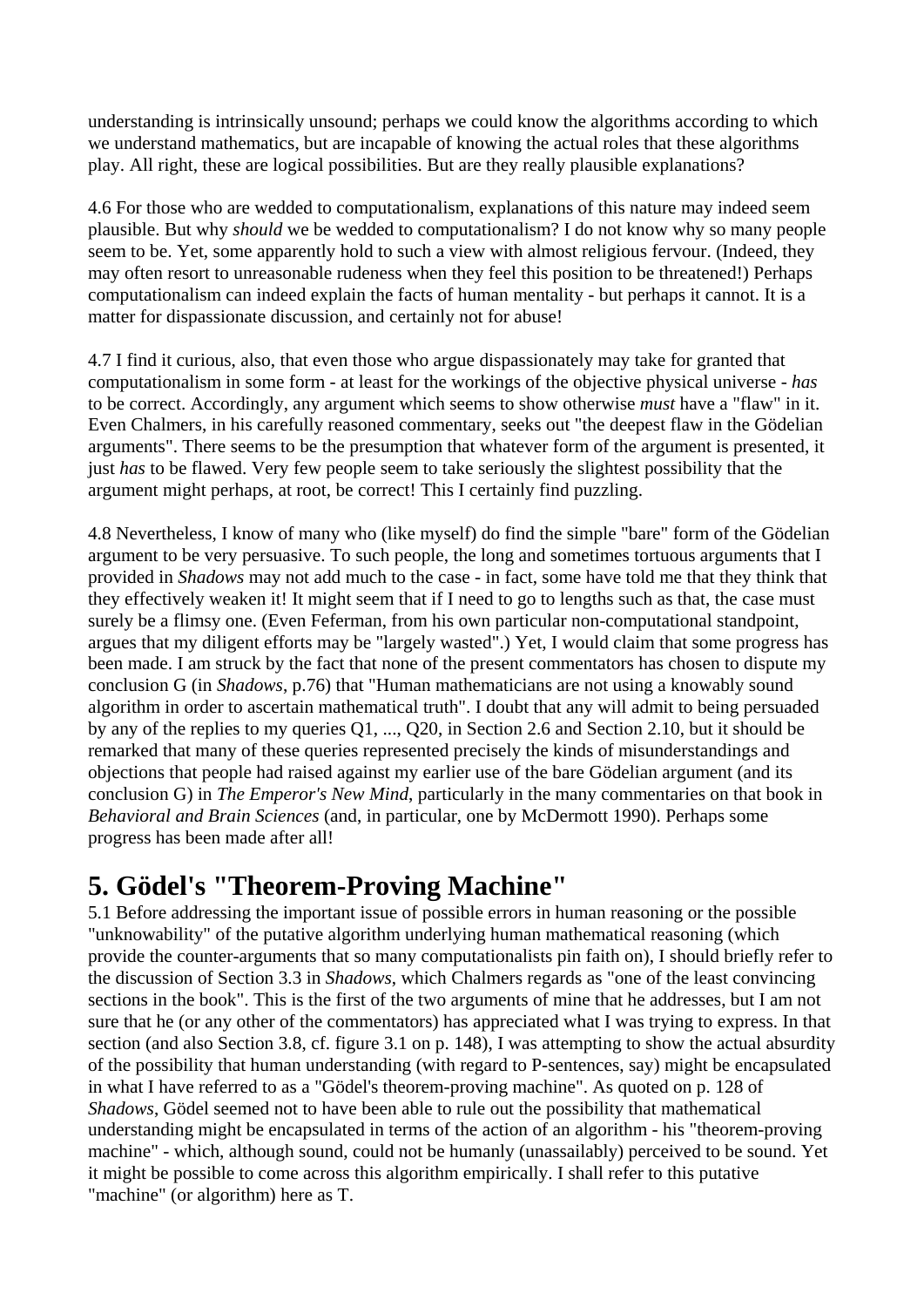5.2 In Section 3.3, I was concerned with a mathematical algorithm, of the type that might be considered seriously by logicians or mathematicians, so it is not unreasonable to think of T as formulated in the kind of terms which mathematical logicians are familiar with. Of course, even if T were not initially formulated in such terms, it could be if desired. It is sufficient to restrict Gödel's hypothetical theorem-proving machine to be concerned only with P-sentences. Then T would be an algorithmic procedure that generates precisely all the true P-sentences that are perceivably true, in principle, by human mathematicians. Gödel argues that although T might be empirically discoverable, the perception of its soundness would be beyond the powers of human insight. In Sections 3.3 and 3.8, I merely try to make the case that the existence of T is a very far-fetched possibility indeed, especially if we try to imagine how it might have come about (either by natural selection or by deliberate AI construction). But I did not argue that it was an entirely illogical possibility.

5.3 In Feferman's commentary, he refers to Boolos's "cautious" interpretation of the implications of Gödel's theorem that a let-out for computationalism would be the existence of "absolutely unsolvable diophantine problems". Such an absolutely unsolvable problem could be constructed, by well understood procedures, from the algorithm T, if T were to exist. Phrased in these terms, it does not seem at all out of the question that such a T might exist. In Section 3.3, my intention was merely to point out some of the improbable-sounding implications of the existence of T. It seems to me that this does go somewhat beyond what Feferman refers to at the end of his commentary. Moreover, the arguments referred to in Section 2 above (concerning Section 3.16 of *Shadows* that most commentators appear to have missed) certainly do proceed well beyond this interpretation.

5.4 Later in *Shadows* (cf. Sections 3.5-3.23, and especially 3.8), I argue that it is extremely hard to see how an extraordinarily sophisticated algorithm of the nature of T could come about by natural selection (or by deliberate AI construction), even if it could exist. It has to be already capable of correctly dealing with subtle mathematical issues that are, for example, far beyond the capabilities of the Zermelo-Fraenkel axiom system ZF (for example, the Gödel procedure can be applied to ZF to obtain humanly accessible P-sentences that are indeed beyond the scope of ZF). Yet issues of this nature played no role in the selective processes that were operative with our remote ancestors. I would argue that there is nothing wrong with natural selection having been the driving force, so long as it is a non-specific *non-computational* quality such as "understanding" that natural selection has favoured, rather than some improbable algorithm, such as  $T<3>$ 

5.5 Even if we do not worry about how T might possibly have come about, there is a distinct implausibility in its very existence, if T were to be an algorithm that could be humanly understood (or "knowable", in the terminology of *Shadows*). This is basically "case II" of *Shadows* (cf. p. 131), where the soundness of T, and certainly its specific role, would not be humanly knowable. The implausibility of such a T was the main point that I was trying to make in Section 3.3. I think Chalmers is arguing that such a T might come about by some bottom-up AI procedures and, if so, it might not look at all like a mathematical formal system. However, in the absence of some strongly held computationalist belief - to the effect that it *must* have been by procedures of this very kind that Nature was able to produce human mathematicians - there is no good reason to expect that this would be a good way of finding such a T (as I argue in *Shadows* Section 3.27), nor is there any reason to expect such a T actually to exist. It was the burden of later sections of *Shadows*, not of Section 3.3, to argue that such bottom-up procedures do not do what is required either. In effect, in these later sections, I argue that if merely the (partly bottom-up) computational *mechanisms* for ultimately leading to a T could be known, then we would indeed be able to construct the formal system that T represents. This will be discussed further in Section 7, below.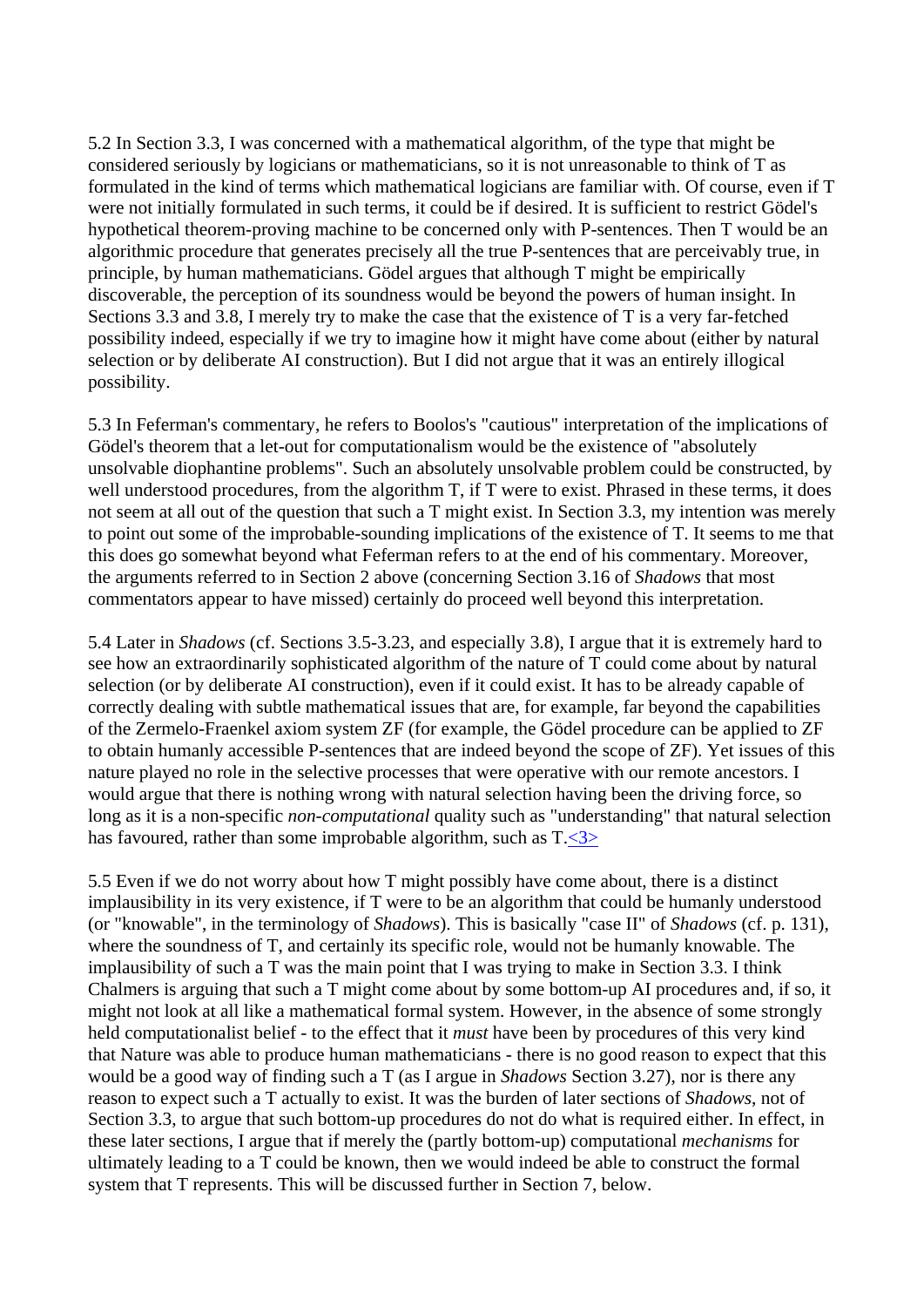# **6. The Issue of Errors**

6.1 Some commentators (particularly McDermott and, in effect, Baars) try to argue that the fact that human mathematicians make errors allows the computational model of the mind to escape the Gödel-type arguments. (This was also apparently Turing's let-out, as illustrated in the quote in *Shadows*, p.129.) I have stressed in many places in *Shadows* that the main arguments of that book (certainly those in Chapter 2) are concerned with what mathematicians are able to perceive *in principle*, by their methods of mathematical proof - and that these methods need not be necessarily constrained to operate within the confines of some preassigned formal system.

6.2 I fully accept that individual mathematicians can frequently make errors, as do human beings in many other activities of their lives. This is not the point. Mathematical errors are in principle correctable, and I was concerned mainly with the ideal of what can indeed be perceived in principle by mathematical understanding and insight. Most particularly, I was concerned with those Psentences that can be humanly perceived, in principle, i.e., with those which are in principle humanly accessible. The arguments given above, in Sections 3 and 5, were also concerned with this ideal notion only. The position that I have been strongly arguing for is that this ideal notion of human mathematical understanding is something beyond computation.

6.3 Of course, individual mathematicians may well not accord at all closely with this ideal. Even the mathematical community as a whole may significantly fall short of it. We must ask whether it is conceivable that this mathematical community, or its individual members, could be entirely computational entities even though the ideal for which they strive is beyond computation. Put in this way, it may perhaps seem not unreasonable that this could be the case. However, there remains the problem of what the human mathematicians are indeed doing when they seem able to "strive for", and thereby approximate, this non-computational ideal. It is the *abstract idea* underlying a line of proof that they seem able to perceive. They then try to express these abstract notions in terms of symbols that can be written on a page. But the particular collections of symbols that ultimately appear on the pages of their notes and articles are far less important than are the ideas themselves. Often the particular symbols used are quite arbitrary. With time, both the ideas and the symbols describing them may become refined and sometimes corrected. It may not always be very easy to reconstruct the ideas from the symbols, but it is the *ideas* that the mathematicians are really concerned with. These are the basic ingredients that they employ in their search for idealized mathematical proofs. (These matters have relevance to the question of how mathematicians *actually* think,<4> as raised by Feferman in his commentary, and they are related also to issues raised also by Baars and McCullough.)

6.4 Sometimes there may be errors, but the errors are correctable. What is important is the fact is that there *is* an impersonal (ideal) standard against which the errors can be measured. Human mathematicians have capabilities for perceiving this standard and they can normally tell, given enough time and perseverance, whether their arguments are indeed correct. How is it, if they themselves are mere computational entities, that they seem to have access to these noncomputational ideal concepts? Indeed, the ultimate criterion as to mathematical correctness is measured in relation to this ideal. And it is an ideal that seems to require use of their conscious minds in order for them to relate to it.

6.5 However, some AI proponents seem to argue against the very existence of such an ideal, a position that Moravec (if his robot is to be trusted as espousing Moravec's own views) seems to be taking in his commentary. Moreover, Chalmers comments: "an advocate of AI might take [the position] that our reasoning is fundamentally unsound, even in idealization". There are others, such as Baars ("I do not believe in the absolute nature of mathematical thought"), who also have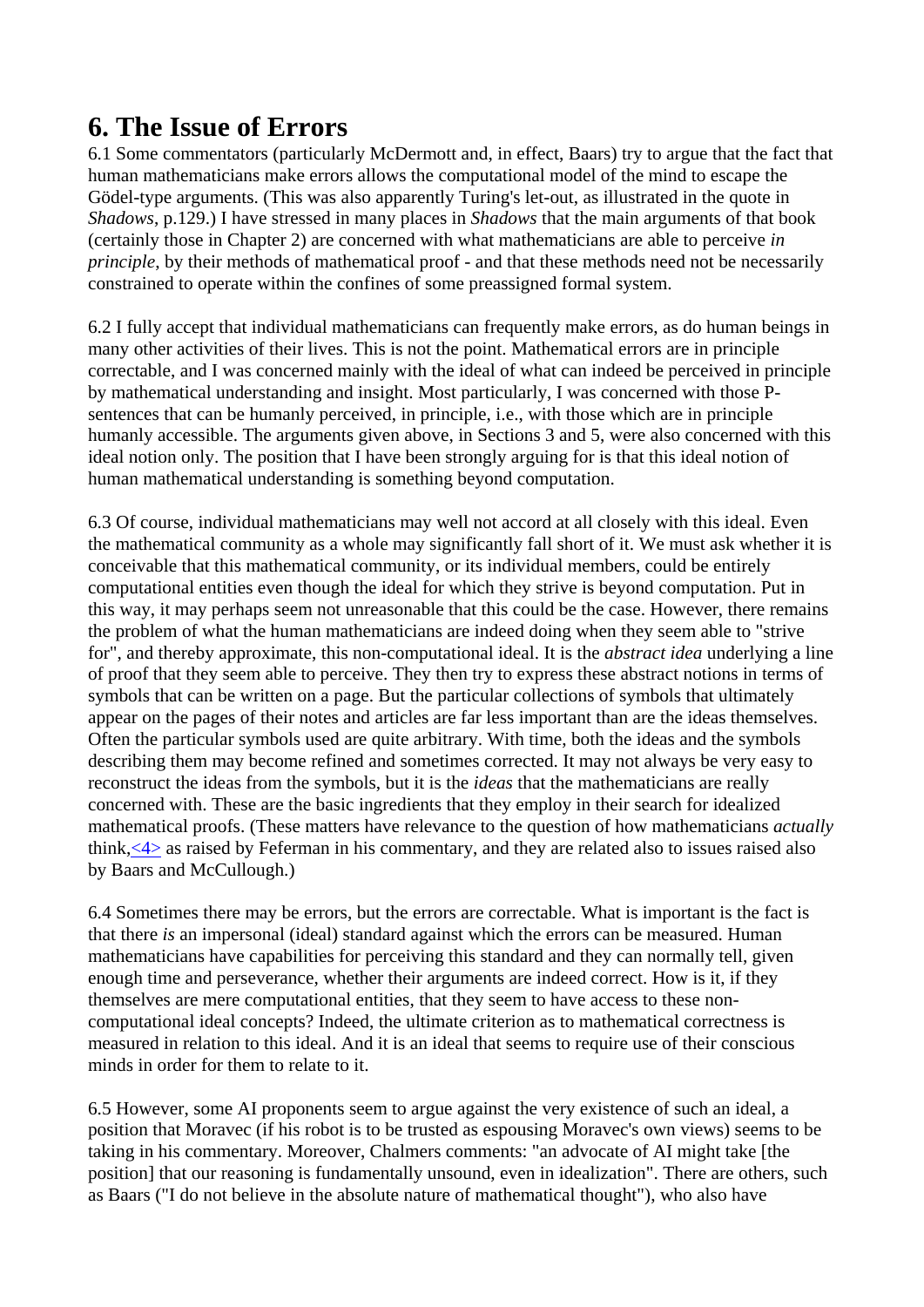difficulty with this notion, perhaps because their professional interests have more to do with examining the ways in which particular individuals may deviate from such ideals than with the ideal notions themselves. It is common for such people to point to errors that have persisted in the mathematical literature for some while (such as McDermott 's reference to Kempe's erroneous attempt at a proof of the four-colour theorem - which, incidentally provided an important ingredient in the actual proof that was finally arrived at in 1976 by Appel and Haken; cf. Devlin (1988) - or to Frege's inconsistent attempt at building up a formal set theory - which was a good deal more influential, in a very positive sense). But these errors are more in the nature of "correctable errors", and do not really argue against the very existence of a mathematical ideal.

6.6 In *Shadows*, Section 3.2, I did examine, in a serious way, the possibility that mathematical reasoning might be fundamentally unsound. But one should bear in mind that the presumption of mathematical unsoundness is an extremely dangerous position for anyone purporting to be a scientist to take. If our mathematical reasoning were indeed fundamentally unsound, then the whole edifice of scientific understanding would come crashing to the ground! For virtually all of science, at least detailed science, depends upon mathematics in one respect or another. I find it remarkable how frequently attacks on the Gödelian argument seem to degenerate into attacks upon the very basis of mathematics.<5> To attack the notion of "ideal" mathematical concepts or idealized mathematical reasoning is, indeed, to attack the very basis of mathematics. People who do so should at least pause to contemplate the implications of what they are contending.

6.7 While it is true that there are different philosophical standpoints that may be adopted by different mathematicians, this has little effect on the basic Gödelian argument, especially if we restrict attention to P-sentences; see responses to queries Q9-Q13 in Sections 3.6, 3.10 of *Shadows*. For the remainder of my arguments here, I shall take it as read that there *is* an ideal notion of (in principle) humanly accessible mathematical proof, at least with respect to P-sentences, and that this ideal notion of proof is *sound*. (And I am not against there being *more* than one, provided that they are not in contradiction with one another with regard to P-sentences; see *Shadows* Section 3.10, response to Q11.) The question, then, is how serious are the errors which undoubtedly occur when actual human mathematicians attempt toemulate this ideal.

6.8 For the arguments of Chapter 3 of *Shadows*, particularly Sections 3.4, 3.17, 3.19, 3.20, and 3.21, I try to address the issue of errors in purported mathematical arguments, and the question of constructing an error-free formal system from the *actual* output of a manifestly computational system - the hypothetical mathematical robots that I consider for the purpose. The arguments are quite intricate in places, and I do not blame some of the commentators for balking at those sections. On the other hand, it would have been helpful to have had a dispassionate discussion of these arguments in their essential points. McDermott does at least address some of the more technical arguments concerning errors - though I feel it is not altogether appropriate to refer to his account as "dispassionate". More importantly, he does not answer the essential point of my conclusions. If it is to be *errors* that provide the key escape route from the Gödel conundrum, we need to explain the seeming necessity for a "conspiracy" preventing any kind of computational procedure for weeding out all the errors in the merely *finite* set that arises in accordance of the discussion of Section 3.20 (see 3.21 and also the second paragraph of 3.28). In his commentary McDermott does not actually address the argument as I gave it, but goes off on a tangent (about a "computerized Gauss" and the like) which has very little to do with the specific argument provided in *Shadows*. (The same applies to most of his other arguments which, he contends, have "torn [my] argument to shreds". His discussion might have been more convincing had it referred to my actual arguments! I shall make some further comments concerning these matters in Section 7 below.)

6.9 McDermott does, however, come close to expressing the central dilemma presented by the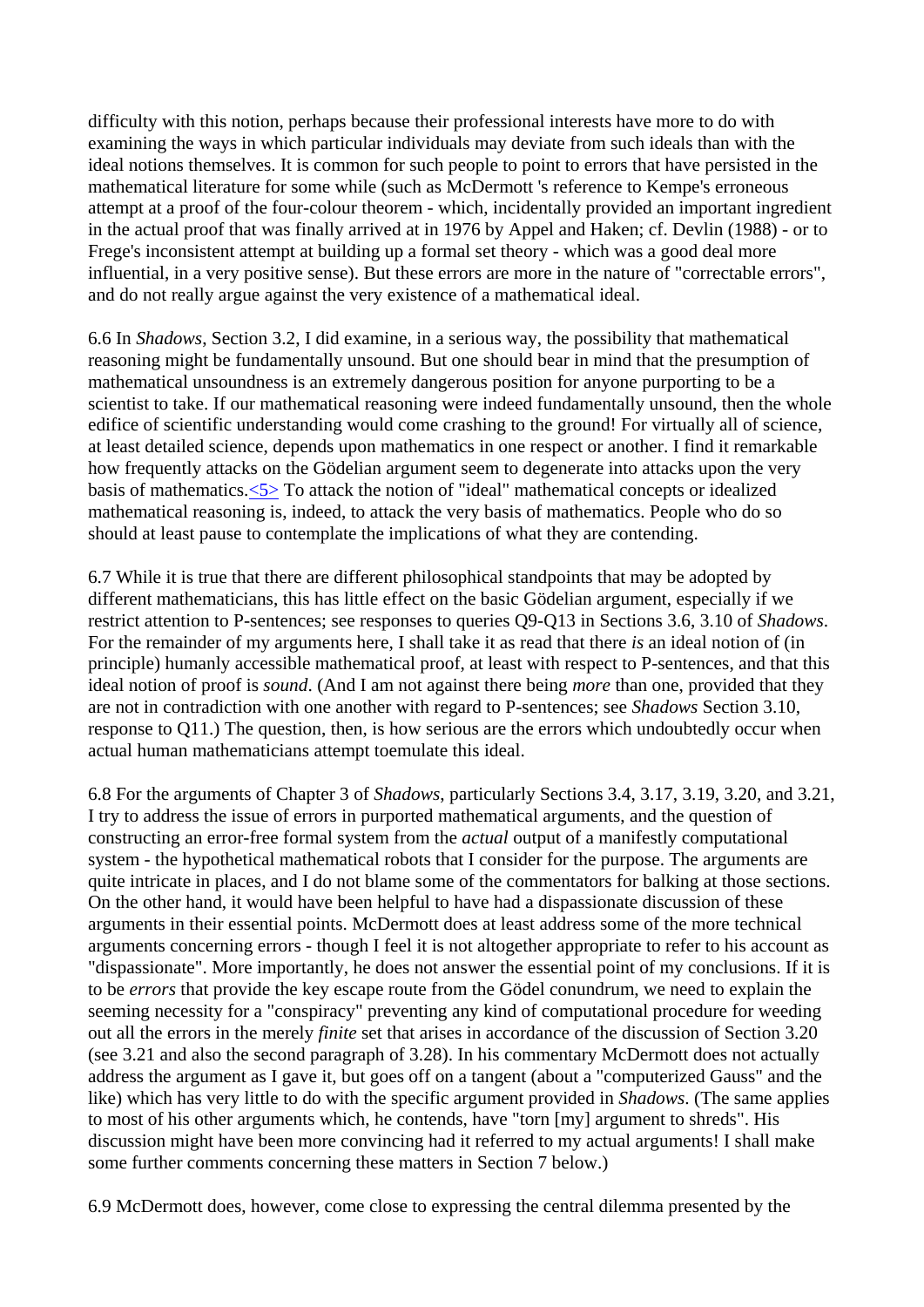Gödelian insight - although apparently unwittingly. He has a hard time coming to terms with the fact that mathematical unassailability needs "to be both informal and guaranteed accurate". Although he is unable to "see how that's possible", it is basically this conflict that forces us into a non-computational viewpoint. If by a "guaranteed accurate" notion of unassailability he means something that has been validated by a procedure that is computationally checkable, then this notion would basically have to be one that can indeed be encompassed by a formal system in the ordinary sense. We must bear in mind that the guarantee must apply not only to the correctness of *carrying out* the rules of the procedure (which is where the "computational checkability" of the procedure might have importance), but also to the validity, or *soundness* of the very rules themselves. But if we can guarantee that the rules are sound, we can also guarantee something beyond those rules. The rules would be subject to Gödel's theorem, so there would also be certain P-sentences, such as the Gödel sentence asserting the consistency of the "guaranteeing system", that would be just as "guaranteed" as the things that have already been previously "guaranteed". If McDermott is requiring that "formal" implies "computational", and that "guaranteeable" also implies computational, then he has a problem encompassing certain things that mathematicians are actually capable of guaranteeing, namely the passing from a given guaranteeing system to the implied guaranteeing of its Gödel sentence.

6.10 One of the key points of the discussion of Chapter 3 of *Shadows* was to exhibit the importance of this conflict within the context of an entirely computational framework. If we accept that the putative robots described there are entirely computational entities, then any "guaranteeing" system that they come up with must necessarily be computational also. Accepting that the robots must also guarantee their guaranteeing system (see Section 3 above) and that they appreciate Gödel's theorem - and also accepting that random elements play no fundamentally important role in their behaviour (see 3.18, 3.22) - we are driven to the remaining loophole for computationalism: errors. It was the thrust of Sections 3.17-3.21 to demonstrate the implausibility of this loophole also. For this discussion, one attempts to find computationally bounded safeguards against errors, and then shows that this is impossible.

6.11 In effect, though in a stronger form than usual, all this is saying is that it is impossible to "formalize" the informal notion of unassailable mathematical demonstration. In this sense McDermott is indeed right to fail to "see how that's possible". It's *not* possible if "formalize" indeed implies something *computational*. That's the whole point!

# **7. The "Unknowability" Issue**

7.1 Several other commentators (Chalmers, Maudlin, Moravec - and also McDermott again!) prefer to attack the Gödel argument from the standpoint that the "algorithm" (or formal system) to which Gödel's theorem is to be applied is *unknowable* in some sense - or, at least, unknowable to the person attempting to apply the argument. (Indeed, Chalmers, for one, seems to be happy enough to accept "that we have an underlying sound competence, even if our performance sometimes goes astray"; so in his commentary on my "First Argument" - that given in *Shadows*, Section 3.3 - he seems to be resorting to the "unknowability" of the algorithm in question.)

7.2 There is an unfortunate tendency for some people (Chalmers, and some others excepted) to try to twist my use the Gödel argument away from the form in which I actually gave it, which refers to "mathematical understanding" in the abstract sense - or at least in the sense in which that term might apply to the mathematical community as a whole - to a more personal form. Such people seem to regard it as more impressively ridiculous that some individual mathematician could know his or her "personal algorithm", than that the principles underlying the proof procedures that are common to mathematicians as a whole might be accessible to the common understanding of the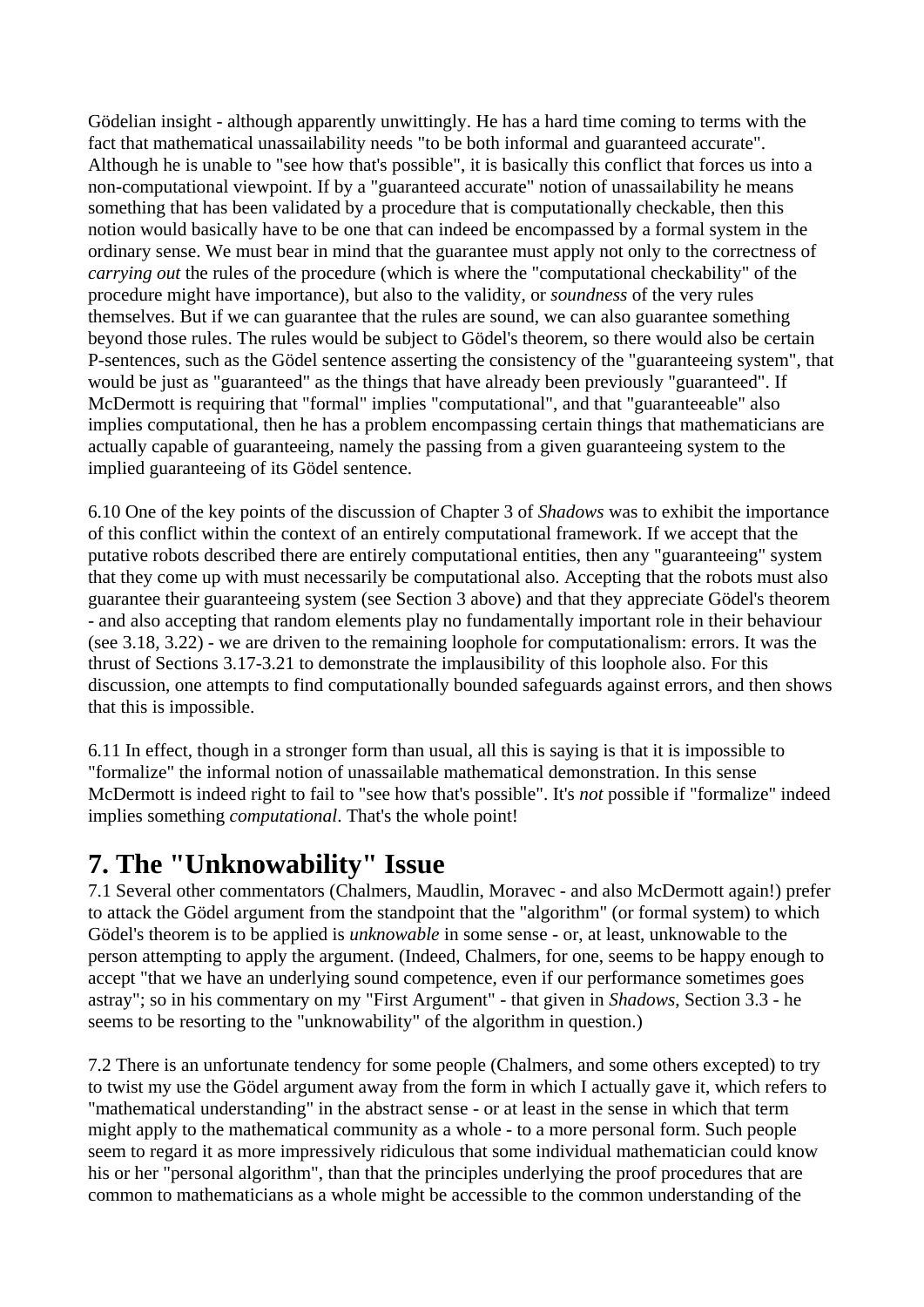mathematical community. And they apparently regard it as particularly evidently ridiculous that I myself should have such access (cf. commentaries by McCullough, Maudlin, and Moravec), so they phrase what they take to be my own Gödelian arguments in the form of what kind of a contradiction I might land myself in if I happened to come across my own personal algorithm! I suppose that in order to make "debating points", such procedures may seem effective, but I find it distinctly unhelpful to phrase the arguments in this way; for the arguments then become significantly changed from the ones that I actually put forward.

7.3 Particularly unhelpful are formulations like Moravec's "Penrose must err to believe this sentence." and McCullough's "This sentence is not an unassailable belief of Roger Penrose." Although there are ways of appreciating the nature of the particular sentence that Gödel originally put forward in terms that are not totally dissimilar from this, it is certainly a travesty to attempt to express the essentials of my own (or indeed Gödel's) argument in this way. Only marginally better would be "No mathematician can believe unassailably that this sentence is true." or "No conscious being can accept the truth of this sentence." - mainly because of their manifest similarity to the archetypal self-contradictory assertion: "This sentence is false." In Section 3.24 of *Shadows*, I explicitly addressed the possibility that the kind of reasoning that I had been using earlier in the book (basically the argument of 3.16, which is that of Section 3 above, but also 3.14) might be intrinsically self-contradictory in this kind of way. I do not think that it is, for reasons that I discussed in 3.24. None of the commentators has chosen to dispute me on this particular issue, so perhaps I may take it that they agree also!

7.4 Instead, the arguments, relevant to the present discussion, that Chalmers, Maudlin, McDermott, and Moravec are really putting forward (and which are greatly obscured by the above kind of formulation), is that the algorithm in question might be *unknowable*. They make the point that in order to provide an effective simulation of the thought processes of an individual mathematician, an almost unimaginably complicated algorithm would have to be envisaged. Of course, this point had not escaped me either(!), which is the main reason why I formulated my own discussion in quite different ways from this.

7.5 There are, in fact, two distinct broad lines of argument put forward in *Shadows*, the *simple* argument and the *complicated* argument. The simple argument (which has always been good enough for me) is basically the "bare" Gödelian reasoning referred to in Section 4 above (leading to the conclusion G of *Shadows*, p.76), as applied to the mathematicians' belief that they are "really doing what they think they are doing", rather than blindly following the rules of some unfathomable algorithm (see the opening discussion of 3.1 and the final one of 3.8). Accordingly, the procedures available to mathematicians *ought* all to be knowable! The only remark concerning any aspect of implications of this line of argument that I can find in these commentaries is that towards the end of McDermott's piece, in which he remarks that the quality of conscious understanding will, in his view, turn out to be something "quite simple" (because "consciousness is no big deal"). I remarked (*Shadows*, p.150) that "understanding has the appearance of being a simple and common-sense quality", but if it actually is something simple, it has to be something non-computational, because otherwise it becomes subject to the bare form of the Gödelian argument. I do not think that McDermott would be very happy with that, but he does not refer to this particular problem. (As an aside, I find it hard to see why some commentators, such as Maudlin, seem to argue that the slightest flaw in the discussion of Part 1 of *Shadows* would demolish the whole argument. In fact there are several different lines of argument presented there. All of them would have to be demolished independently!)

7.6 The complicated lines of argument are addressed more at those who take the view that mathematicians are not "really doing what they think they are doing", but are acting according to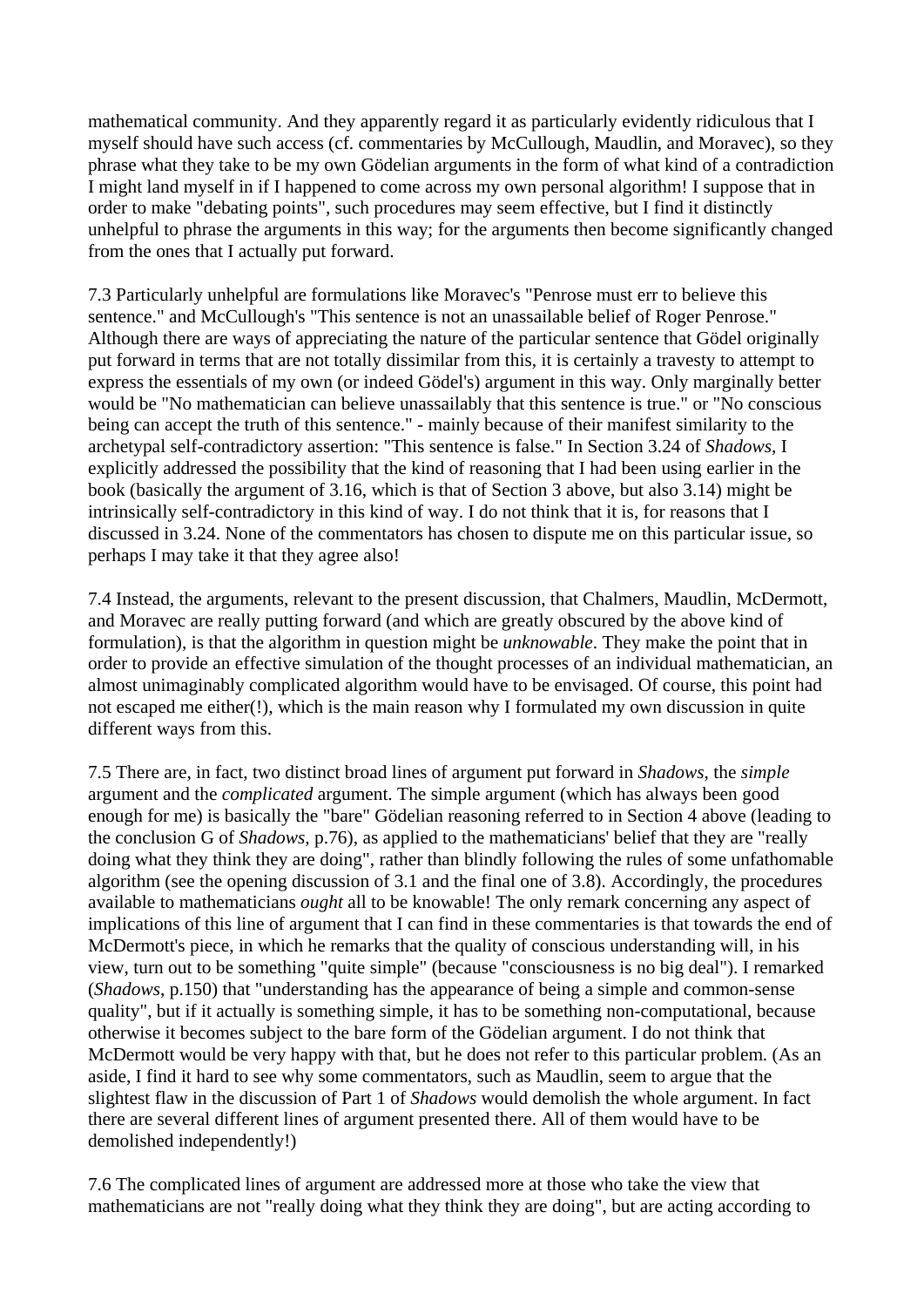some unconscious unfathomable algorithm. Since there is no way that we could know what this algorithm is (or what several distinct but effectively equivalent algorithms might be; cf. *Shadows*, Section 3.7), I adopt a completely different line of approach. This is to examine how such an unfathomable algorithm might conceivably come about. The issue of the role of natural selection (treated particularly in 3.8) was referred to in Section 5 above. The other possibility that I discussed was some form of deliberate AI construction, and that was the thrust of Sections 3.9 onwards, in Chapter 3 of *Shadows*.

7.7 Rather than trying to "know" whatever putative algorithm might now describe the physical action of the brain of some individual human mathematician - or else what complicated computer program might now control the actions of some putative intelligent mathematics-performing individual robot - I consider the general type of computational AI process that might underlie the evolution of such a robot. We do not need to know how the robot's computer-brain is actually supposed now to be wired up, since I am prepared to accept that the "bottom-up" procedures that are used (artificial neural networks, genetic algorithms, random inputs, even natural selection processes that might be applied to the robots themselves, etc. - and also adequately simulated environments, cf. *Shadows* Section 3.10, McCarthy, McCullough, and McDermott take note) could lead to a final product of almost unimaginable complication. Nevertheless, these very *mechanisms* that go into the ultimate construction of the robots would indeed be knowable - in fact, it might well be claimed (as I know that Moravec (1988) has actually claimed) that these mechanisms are, in effect, known already. The whole point of considering these mechanisms, rather than the "actual" algorithm that is supposed to be enacted by the computer-brain of our putative robot (a point apparently missed by Maudlin, McDermott, and Moravec), is that the former would be supposed to be knowable, so long as those aspects of the AI programme that are aimed at the construction of an actually intelligent robot - intelligent enough for it to be able to understand mathematics - are attainable within the general framework of present-day computer-driven ideas.

# **8. AI and MJC**

8.1 A summary of this line of reasoning formed part of the "fantasy dialogue" given in Section 3.23 of *Shadows*. (In what follows, "MJC" refers to the robot, whereas "AI" refers to the subject of artificial intelligence.) Thus, when Maudlin ridicules the possibility that MJC might "easily 'digest' its own algorithm", he has missed the point. There is not supposed to be anything "unknowable" about the procedures of AI; otherwise there would be no point in people actually trying to *do* AI!

8.2 One of the aims of the discussion in the dialogue was to bring home the fact that, according to the "optimistic" school of AI, to which Moravec belongs, it need not be so far into the future when robots are actually constructed which could exceed all human mental capabilities. In particular, such a robot could perform feats of mathematical understanding that exceed those of any human mathematician. This indeed seems to be a corollary of such an optimistic stance with regard to AI, and is not particularly (as McDermott contends) "extravagant" from the point of view of the tenets of AI. My characterization of MJC was to set its abilities, with regard to mathematical understanding, just ahead of that of humanity, but with a particularly effective ability with regard to directly computational matters. Thus, it would have no difficulty at all in assimilating the purely computational aspects of the mechanisms concerning its original construction (since these were in any case already known to Albert Imperator, but they might be computationally very involved), whilst MJC might be relatively slower in appreciating the subtleties of certain logical points although still a good deal faster than one might imagine a human mathematician would be.

8.3 This does not seem to me to be an "incongruity" in characterization, as Moravec seems to suggest. Of course MJC goes mad at the end - but why not? It has just been driven to the logical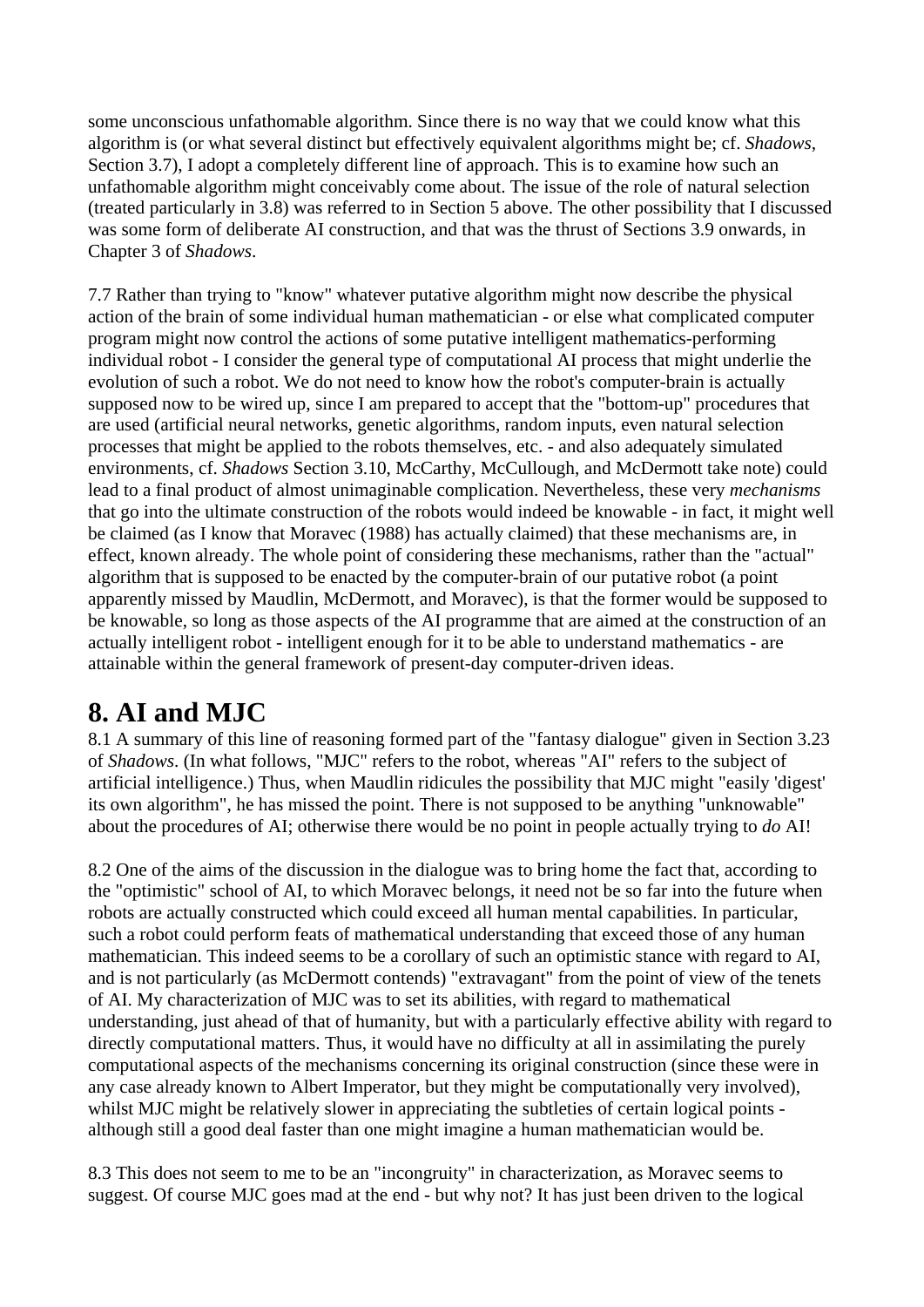conclusion that the only way in which it could have come about was by God implanting a Divine Algorithm into its mechanisms, through the "chance" elements that were part of those mechanisms. It is not a question of MJC suddenly realizing that its initials stand for "Messiah Jesus Christ", as McDermott seems to think. (The initials were just intended as a little joke for the reader, and not really part of the story.) In fact, McDermott seems extraordinarily slow in getting to the point of the story, if indeed he ever really gets to the point of it. (Actually, it seems that he does not, especially in view of his comments about "affixing a \* to Omega(Q)", etc. He has not appreciated the central argument repeated in Section 3 above. It is clear that Maudlin misses the point also, since the dialogue has nothing to do with "a computer failing to pass the Turing test". But so also does Moravec's robot, so McDermott and Maudlin are in good company!) I certainly do *not* believe that a computationally controlled robot could achieve the kind of easy-flowing intelligent-sounding dialogue that MJC exhibits. That is the whole point of a reductio ad absurdum. One assumes that all the implications of the premise, that one intends ultimately to disprove, actually hold good. The final contradiction disproves the premise. Here, the premise is that the procedures of computational AI can ultimately lead to the construction of an intelligent mathematics-performing robot. Of course such a putative robot could be articulate and sound intelligent in other ways than just in mathematics. But it doesn't mean that I believe the premise.

8.4 On another point, the fantasy dialogue does not actually summarize *all* the arguments of Chapter 3 of *Shadows*. Most particularly, it does not summarize most of the arguments given in Sections 3.17-3.21 against the "errors" argument (cf. Section 6 above). I did not include these mainly because I felt that the discussion was already getting rather long and complicated; and since the "error" discussion was rather involved, I thought it best to leave most of it out. In addition to this, the way that the dialogue developed, it seemed appropriate for MJC to have a distinctly arrogant character. It would have changed the flavour of the story to allow MJC to acquire the humility that would have been needed in order to have it admit to being subject to serious error.

8.5 In some ways this was perhaps unfortunate, because it appears to give Maudlin and McDermott an easy way out by allowing their allegedly more "realistic" version of MJC to make the occasional mistake. This, however, would be to miss the point of the "errors" arguments, as given in *Shadows* and as referred to in Section 6 above.

#### **9. Mathematical Platonism**

9.1 I think that a few remarks in relation to my attitude to mathematical Platonism are appropriate at this stage. Indeed, certain aspects of my discussion of errors, as given in Section 6 above, might seem to some to be inappropriately "Platonistic", as they refer to idealized mathematical arguments as though they have some kind of existence independently of the thoughts of any particular mathematician. However, it is difficult to see how to discuss abstract concepts in any other way. Mathematical proofs are concerned with abstract ideas - ideas which can be conveyed from one person to another, and which are not specific to any one individual. All that I require is that it should make sense to speak of such "ideas" as real things (though not in themselves material things), independent of any particular concrete realization that some individual might happen to find convenient for them. This need not presuppose any very strong commitment to a "Platonistic" type of philosophy.

9.2 Moreover, in the particular Gödelian arguments that are needed for Part 1 of *Shadows*, there is no need to consider as "unassailable", any mathematical proposition other than a P-sentence (or perhaps the negation of such a sentence). Even in the very weakest form of Platonism, the truth or falsity of P-sentences is an absolute matter. I should be surprised if even Moravec's robot could make much of a case for alternative attitudes with regard to P-sentences (though it is true that some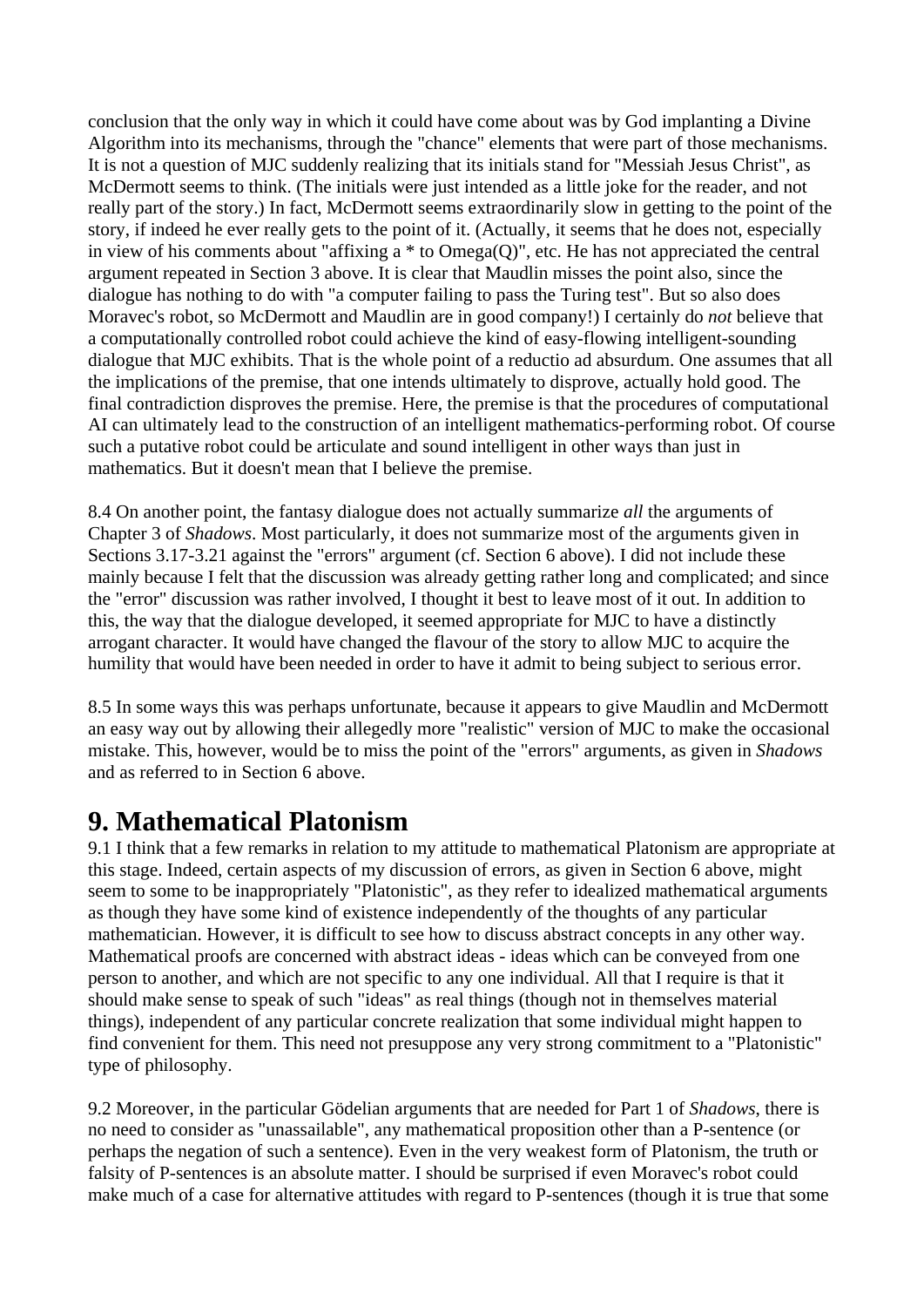strong intuitionists have troubles with unproved P-sentences). There is no problem of the type that Feferman is referring to, when he brings up the matter of whether, for example, Paul Cohen is or is not a Platonist. The issues that might raise doubts in the minds of people like Cohen - or Gödel, or Feferman, or myself, for that matter - have to do with questions as to the absolute nature of the truth of mathematical assertions which refer to large infinite sets. Such sets may be nebulously defined or have some other questionable aspect in relation to them. It is not very important to any of the arguments that are given in *Shadows* whether very large infinite sets of this nature actually exist or whether they do not or whether or not it is a conventional matter whether they exist or not. Feferman seems to be suggesting that the type of Platonism that I claimed for Cohen (or Gödel) would require that for *no* such set could its existence be a conventional matter. I am certainly not claiming that - at least my own form of Platonism does not demand that I need necessarily go to such extremes. (Incidentally, I was speaking to someone recently, who knows Cohen, and he told me that he would certainly describe him as a Platonist. I am not sure where that, in itself, would leave us; but it is my direct personal impression that the considerable majority of working mathematicians are at least "weak" Platonists - which is quite enough. I should also refer Feferman to the informal survey of mathematicians reported on by Davis and Hersch in their book The Mathematical Experience, 1982, which confirms this impression.)

9.3 The issue as to the "existence" of some very large set might occasionally have a bearing on the truth or otherwise of certain P-sentences. Accordingly, a mathematician's belief with regard to such a P-sentence might be influenced by that mathematician's particular attitude to the existence of such a set. Questions of this nature were discussed in *Shadows*, Section 2.10, response to Q11, where it is concluded that there is no great issue to disturb significantly the Gödelian conclusion G. Feferman has not chosen to comment on this matter, so I suppose that he has no strong objection to my line ofreasoning.

#### **10. What has Gödel's Theorem to do with Physics?**

10.1 Maudlin questions the very basis of my contention that one can indeed deduce something important and new about the nature of physical laws from the actual behaviour of certain physical objects: human mathematicians. $\langle 6 \rangle$  As far as I can make out, his basic claim is that the computability, or otherwise, of mathematicians has no externally observable consequences. I find this claim to be a very strange one. He refers to what he calls the "Strong Argument", which he says is "clearly unsound". The Strong Argument contends that "no computer could reliably produce the visible outward motions of a conscious person" and, consequently, there must be something beyond computation in the behaviour of physical objects (e.g. humans). Maudlin's objection seems to rest on the *finiteness* of the total output of a human being. Whatever the total output of some human being might be (and his "human being" is "Penrose", of course!), that output would indeed be finite. Therefore there would be some computer program which could, in principle at least, simulate that person's action.<7> This is a very odd line of reasoning, because it would invalidate any form of deduction about physical theory from observation whatsoever. The number of data points concerning observations of the solar system is finite, after all, so those data points could form the output of a sufficiently large computer, quite independently of any underlying physical theory. (Or they could be used to support a wrong theory with enough parameter freedom, such as the Ptolemaic theory, or even chariots in the sky.) I am tempted to reply to Maudlin by merely saying "be reasonable!"

10.2 Of course, canned answers could in principle provide any answer you want - even with infinite numbers of alternatives if the canning is allowed to be infinite. But the *whole point* of a Turing test (as Turing himself importantly understood) is that it takes the form of a question and answer session. It is simply not *practicable* to take into account all conceivable questions and follow-up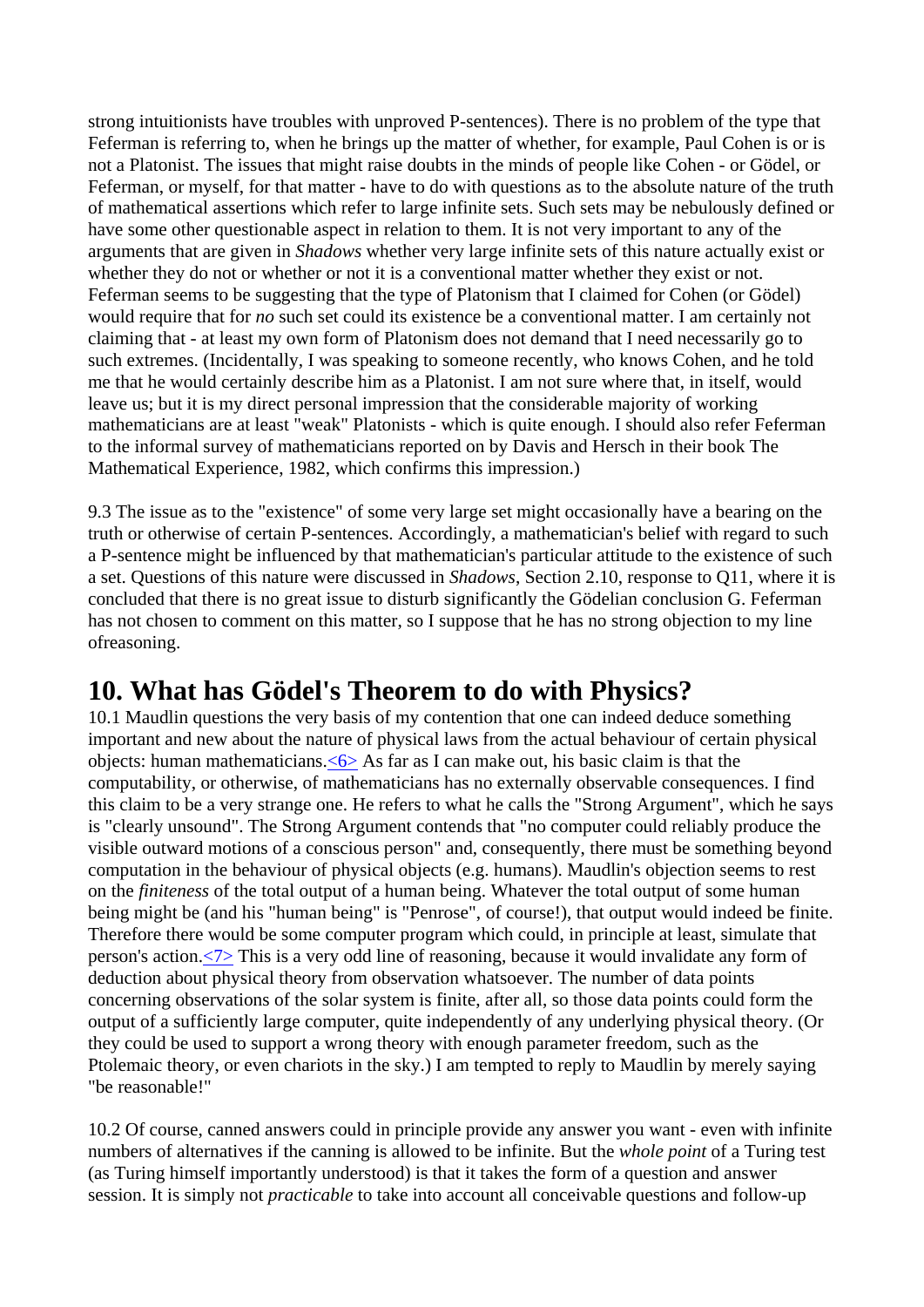questions and follow-up follow-up questions, etc. simply by storing all possible alternatives. (Anyone who has contemplated the task of writing a comprehensive CD-ROM program - or even a book such as *Shadows* in which one attempts to "second guess" all readers' possible counterarguments - will begin to appreciate what I mean. There can be a significant complexity explosion even in the relatively short reasoning chains that are involved in such things.) Maudlin refers to this matter of complexity explosion, but he does not draw the appropriate conclusion from it.

10.3 My contention is that without any *genuine understanding* on the part of the computer, it will (at least in most cases) eventually be found out, when subjected to sensitive enough questioning. Trying to simulate intelligent responses by having mountains and mountains of stored-up information, using the programmer's best attempts to assimilate all possible alternatives, would be hopelessly inefficient. It appears that Maudlin believes that he has made a decisive logical ("in principle") point by bringing in the finiteness argument. But he is allowing his computer to have an exponentially larger finite storage limit than the finite limit that he imposes on the human (which is a general feature of the "canned response" approach), and this is totally unreasonable. Indeed, this "exponential" relationship involved in a canned response (or in what is called a "look-up table") *is* a decisive logical ("in principle") response to Maudlin's proposal. This applies both in the finite and in the (idealized) infinite case; for we have  $2^{\lambda}$ alpha > alpha whether or not alpha is finite, and this inequality comes from the same kind of diagonal argument (Cantor's original argument) as that used in the Gödel theorem.

10.4 In fact the finiteness issue was discussed in *Shadows* (in the responses to Q7 and Q8 in Section 2.6), though from a slightly different angle. Maudlin does refer to this discussion, but he appears to misunderstand it. (Baars, in expressing his somewhat muddled parallel/serial worries about the "infinite memory" of a Turing machine is in effect, also addressing the "finiteness" issue, but he does not refer to my discussion of it, nor to the relevant Section 1.5.) In that discussion, I addressed the problem of how one might provide answers to mathematical questions - of, say, deciding the truth of P-sentences - by simply listing all the correct answers. In my response to Q7, I pointed out that the very process of listing the answers required some means of forming reliable truth judgements. This matter has simply been ignored by Maudlin, yet it contains the whole point of the non-computability argument. In order to be able to list the *correct* answers to the P-sentences in his canned responses, Maudlin's *computer programmer* will need to possess the (non-computable) quality of understanding in order to provide what are actually the correct answers! When I said, in *Shadows* that "the odd against this are absurdly enormous", I was referring to the chances against providing the answers to mathematical problems of this nature without any understanding on the part of the programmer. Maudlin's situation is completely different, where he in effect presupposes that the programmer is allowed to have this understanding, and this completely begs the noncomputability question.

10.5 There is, however, a somewhat related issue that has also been raised with me by other people: how could one actually *tell*, by observational means alone, whether or not the physical world behaves non-computably? (Here, I am leaving aside the question of the behaviour of extremely highly sophisticated physical objects like human beings; I am concerned with direct physical experiments and the like.) It seems to me that this issue is quite comparable to a somewhat related one, namely that of *determinism*. How could one tell by direct physical experiment whether or not the physical world is deterministic? Of course, one cannot tell - not just like that. Yet there is the common assertion that the classical behaviour of physical objects is indeed deterministic. What this means is that Newtonian *theory* (or Maxwell's *theory* or Einstein's *theory*) is deterministic; that can be shown mathematically. What one does is to design sophisticated experiments or observations to test the theory in other respects, and if the expectations of the theory are borne out, we conclude that various other things about that theory, such as the fact that it is indeed deterministic, ought also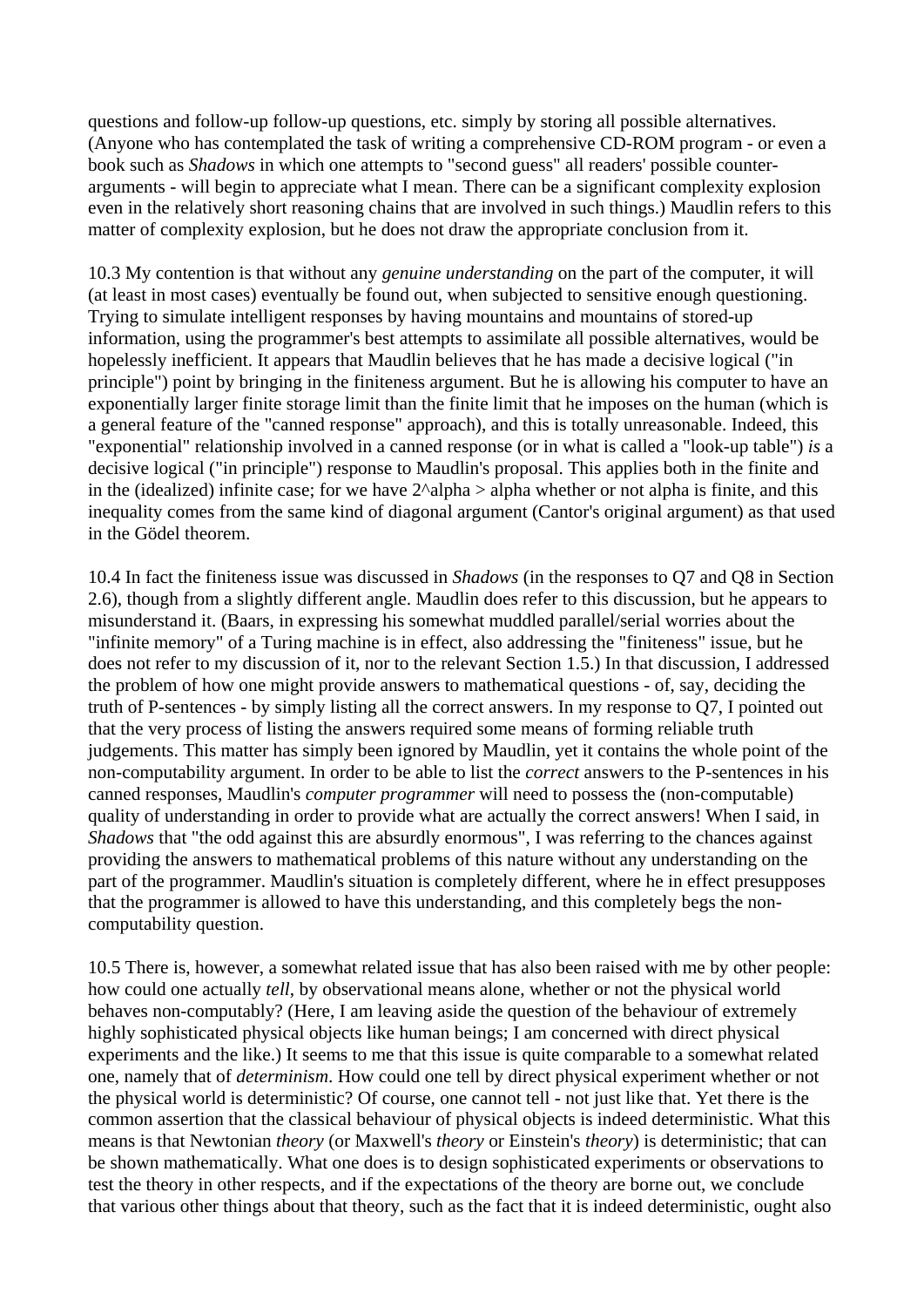to hold for the behaviour of the universe (to the appropriate degree of approximation as is implied by the limits within which the theory has been shown to be valid). And so it will be with the new theory of physics that unites the classical and quantum levels and which, I maintain, will turn out to be a non-computable theory. Of course, I am at a disadvantage here, since this theory has yet to be discovered! But the general point is the same.

# **11. How Could Physics Actually Help?**

11.1 Several commentators (Baars, Chalmers, Feferman, Maudlin) question the competence of *any* physical theory ever having anything of importance to say about mind, consciousness, qualia, etc. and Klein asks for clarification on this issue. According to Feferman, for example, my attempts to push the consciousness discussion in the direction of physics would merely be to replace one "nothing but" theory with another, i.e. to replace "the conscious mind is nothing but a computer" with "the conscious mind is nothing but sub-atomic physics". Other commentators, in effect, express similar worries. In fact, to describe things in the aforementioned way is rather to miss the point of what I am trying to say. I certainly do not expect to find any answers in sub-atomic physics, for example. What I am arguing for is a *radical upheaval* in the very basis of physical theory.

11.2 In most respects, this upheaval would have to have no observable effects, however. This might seem odd, but we have an important precedent. Einstein's general relativity, as regards most (indeed, almost all) of its observational consequences, is identical with Newton's theory of gravity. Yet, it indeed provided a radical upheaval in the very basis of physical theory. The concept of gravitational force is gone. the concept of a flat background Euclidean space is gone. The very fabric of space-time is warped, and the density of energy and momentum, in whatever form, directly influences the measure of this warping. The precise way in which the warping occurs describes gravity and tells us how matter is to move under its influence. Self-propagating ripples in this space-time fabric can occur, and carry away energy in a mysterious non-local way. Although for many years observational support for Einstein's theory was rather marginal, it can now be said that, in a clear-cut sense, Einstein's theory is confirmed to a precision of one part in one hundred million million - better than any other physical theory (see *Shadows*, Section 4.5).

11.3 What I am asking for is a revolution of (at least) similar proportions. It should represent as much of a change in our present-day ways of looking at quantum theory as general relativity represents a change from Newtonian theory. Some will argue, however, that even the profound changes that I have described above, which overturn the very basis of Newtonian physics, will do nothing to help us come to terms with the puzzle of mentality within such a physically determined universe. I do not deny the significance of that argument. But we do not yet know the very form that this new theory must take. It might have a character so different from that which we have become accustomed to in physical theory that mentality itself may not seem so remote from its form and structure. Moreover, quite apart from any considerations of mentality, there are, in my opinion, very powerful reasons coming from within physics itself for believing that such a revolution is necessary. (Baars, in particular, fails to appreciate this point when he says "there is yet nothing to revolt against".)

11.4 Einstein's theory was to do with the issue of how to describe the phenomenon of gravity - in its action in guiding the planets and the stars and the galaxies, and in the shaping of the large-scale structure of the universe. These phenomena do not directly relate to the processes which control the behaviour of our brains and which presumably actually underlie our mentality. What I am now asking for is a revolution that would operate at the very scales relevant to mental processes. Yet I am also arguing that the physical revolution we seek should actually be dependent upon the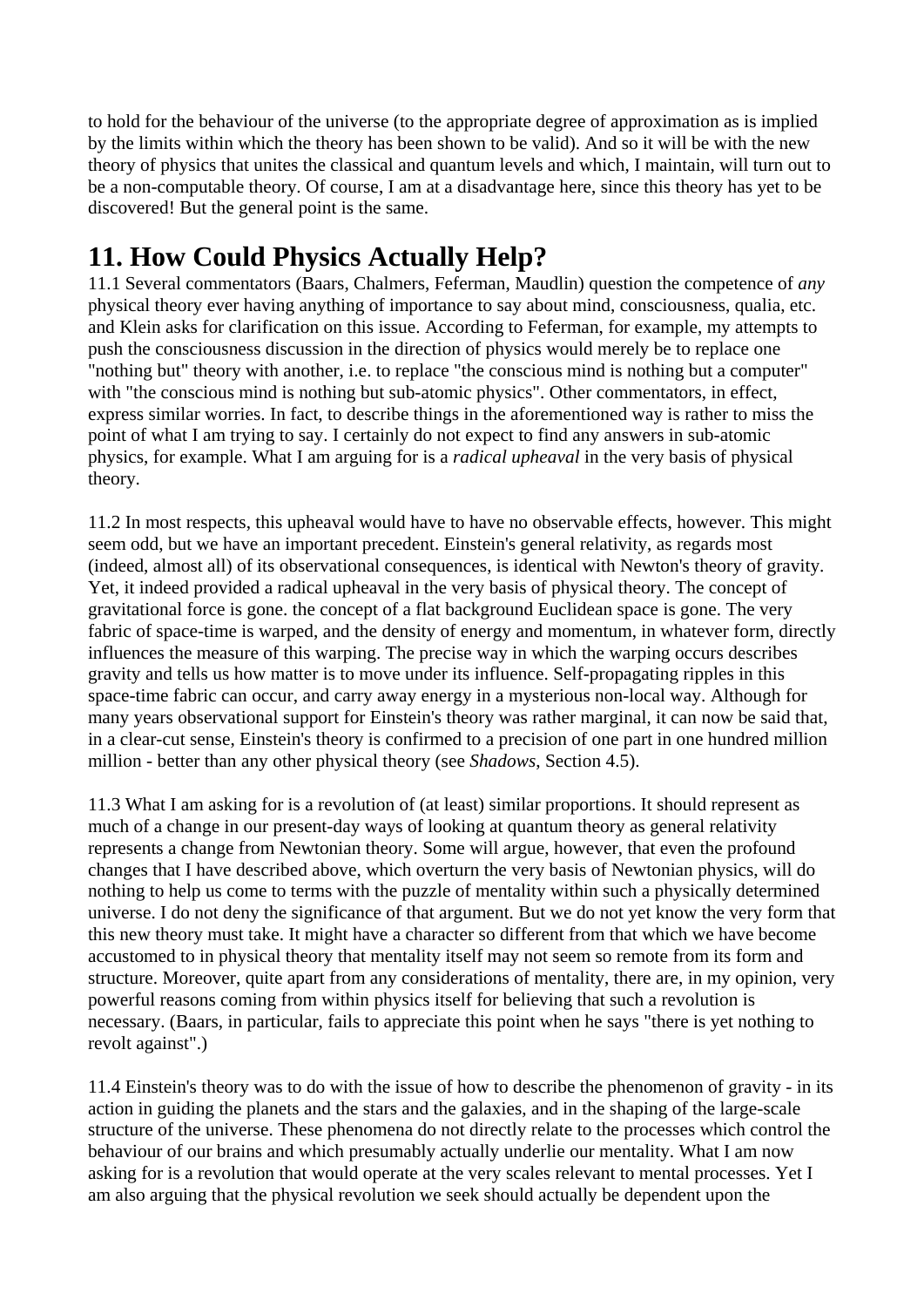particular revolutionary changes that Einstein's theory already represented from the older Newtonian ideas about the nature of reality.

11.5 I know that this puzzles many people; in fact, it puzzles many *physicists* that I should seriously attempt to claim such a thing. For the scales at which gravitational interactions reign seem totally different from those which operate in the brain. A few words of explanation may well be helpful at this juncture. I am certainly not asking that gravitational interactions (or "forces") should have any significance for the physical processes that are going on in the brain. The point is quite a different one. I am referring, instead, to the influences that Einstein's viewpoint with regard to gravity will have upon the very structure of quantum theory. Instead of quantum superpositions persisting for all time - as standard quantum theory would have us believe - such superpositions constitute a state which is *unstable* (see Penrose 1996). Moreover, this decay time can be computed, at least in certain very clear-cut situations. Yet, many physicists might well take the view that the time-scales, distance-scales, mass-scales, and energy-scales that would arise in any framework that purports to embody the union of Einstein's general relativity with quantum theory must be hopelessly wrong. Indeed the relevant time-scale  $(\sim 10^{\circ} - 43$  seconds) is some twenty orders of magnitude shorter that the briefest processes that are considered to take place in particle physics; the relevant space-scale  $(-10<sup>13</sup>$  cm) is some twenty orders of magnitude smaller than the diameter of a proton; the relevant mass-scale  $(\sim 10^{\circ} - 5$  grams) is about the mass of a flea, which seems much too big; and the relevant energy scale (~10^18 ergs) is about what would be released in the explosion of a can of petrol. However, when one comes to examine the details, these figures conspire together (some being individually too small but others correspondingly too big) to produce an effect that is indeed of an eminently appropriate magnitude. (For details, see a forthcoming paper by Stuart Hameroff and myself (Hameroff and Penrose 1996).)

11.6 Again, many would argue that we shall still have come no closer to an understanding of mentality in physical terms. Perhaps, indeed, we will not have come a great deal closer. But I believe that some progress will have been made in an appropriate direction. The picture of quantum state reduction that this viewpoint is concerned with ("OR": objective state-reduction) involves the bifurcation and then selection of one out of several choices for the very shape of space-time. Moreover, there are fundamental issues arising here as to the nature of time and the apparent flow of time (see Section 13 below, in relation to Klein's commentary). I am not arguing that these issues will, in themselves, resolve the puzzles of human mentality. But I do claim that they could well point us in new directions of relevance to them, and this could change the very nature of the questions that the problems of mentality raise.

11.7 I think that people in AI, and perhaps a good many philosophers also, have a tendency to underestimate the importance of the *specific* nature of the physical laws that actually govern the behaviour of our universe. What reason do we really have to assume that mentality does not need these particular laws? Could consciousness arise in a world controlled by some arbitrarily chosen set of rules? Could it arise within scope of John Conway's "game of life" (Gardner 1970, Poundstone 1985), for example, as Moravec (1988) has suggested? Although the Conway rules for a "toy universe" are ingenious, they do not have the subtle sophistication of Newtonian mechanics whose sophistication people often take for granted. Yet despite the extraordinary fruitfulness of Newtonian ideas, even they cannot explain something so basic as the nature and stability of atoms. We need quantum theory for that. And even quantum theory does not fully account for the behaviour of atoms, because its explanations require that curious hybrid of procedures of unitary (Schroedinger) evolution and quantum state-vector reduction (denoted in *Shadows* by U and R, respectively) - procedures which are not really consistent with one another, I claim. Eventually, in order to explain even the stability and the specific nature of atoms, we shall need a better theory of physics than we have today, at the *fundamental* level.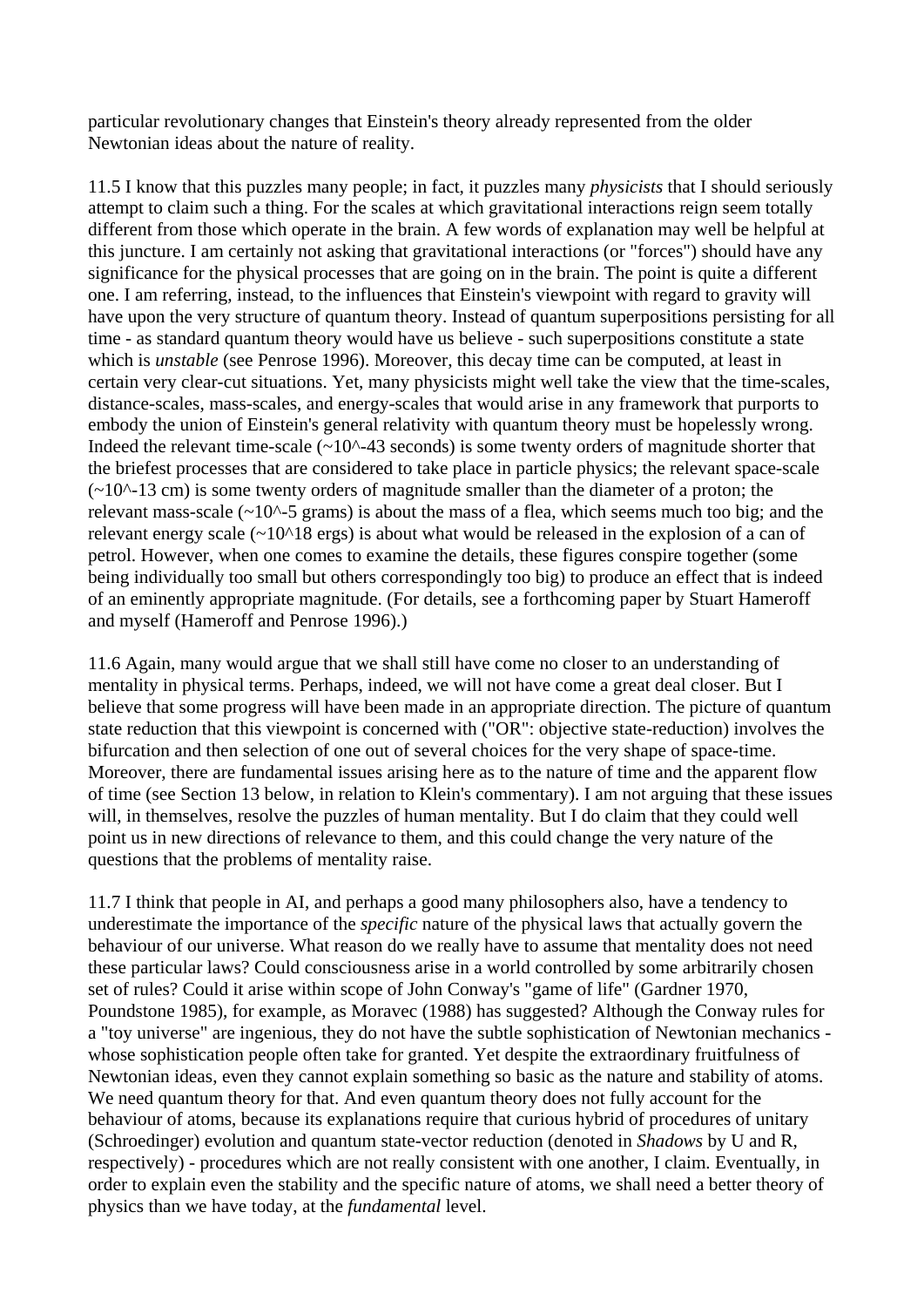11.8 There is no doubt that physics - and often the very detailed nature of the specific underlying physical laws - is essential to most of the sophisticated behaviour of the world we know. So why should the most sophisticated behaviour that we know of in the world, namely that of conscious living human beings, not also depend on the very detailed nature of those laws? As I have indicated above, we do not yet know the full nature of these laws, even in some of their most basic respects. A new theory is needed quite independently of any necessity for new laws to describe a universe that can support consciousness. However, physicists themselves often get carried away into thinking that they know everything that is needed - in principle, at least - for the behaviour of all things of relevance. There is a curious irony, here, in McDermott's quoting from *Shadows* p.373 "It is only the arrogance of the present age that leads so many to believe that we now know all the basic principles that can underlie all the subtleties of biological action." For he takes that remark to be aimed primarily at the AI community. In fact, the people I had primarily in mind were the (theoretical) *physicists*. I do not blame the biologists, or even AI researchers, when they take from the physicists a picture of the world commonly claimed to be almost final - bar some technical details that are irrelevant for the behaviour of macroscopic objects. But perhaps McDermott is right; some AI researchers seem to be nearly as arrogant as high-energy physicists (and with far less reason) - especially those AI researchers who claim that the deepest mystery of the physical world can be answered without any reference to the actual laws that govern that world!

11.9 I should make it clear, however, that I am certainly making no claim that the mystery of mentality can be resolved *merely* by finding the correct physical theory. I am sure that there are vital insights to be gained from psychology as well as from neuro-physiology and other aspects of biology. Baars seems to think that I am denying the existence of the *unconscious*, because there is no significant mention of it in *Shadows* (though there was some small reference to the unconscious mind in *The Emperor's New Mind*). I should like to reassure Baars that I fully accept both the existence of the unconscious and its importance to human behaviour. The only reason that the unconscious was not discussed in *Shadows* was that I had no contribution to make on the subject. I was concerned with the issue of *consciousness* directly, in particular in relation to the quality of understanding. However, I certainly agree that a complete picture cannot be obtained without the proper role of unconscious mentality being appreciated also.

#### **12. State-Vector Reduction**

12.1 Some commentators express worries in connection with my quantum state-vector proposals whereby the quantum procedure R is to be replaced by some form of *objective* reduction, which I denote by OR. There are many misunderstandings here. Baars seems to think that I am taking the view that R has something to do with "observer paradoxes", which is explicitly not my view, as I thought I had made clear in *Shadows*, Chapter 6. Klein does not make this mistake, but seems to take the view that the measurement problem (R) has (or ought to have) something directly to do with metaphysics. This is certainly different from my own "objective" standpoint with regard to R.

12.2 Maudlin complains that my "objections to Bohm's theory" (a theory that, in a sense, incorporates R) "are impossible to decipher from the text" - which is not surprising since I did not give them there - and that my "objections to the GRW theory are clearly not decisive". My objections to GRW (the OR scheme of Ghirardi, Rimini, and Weber, 1986) were not meant to be decisive. In my opinion, this scheme is a very interesting one, but it suffers from being somewhat ad hoc. What one needs (and I am sure that the authors of this scheme would not disagree) is some way of fitting the scheme in more convincingly with the rest of physics. In fact Diosi made a proposal in 1989 that could be regarded as a GRW-type model in which the ad hoc nature of the GRW parameters was removed by fixing them to be provided by the *quantum gravity* quantities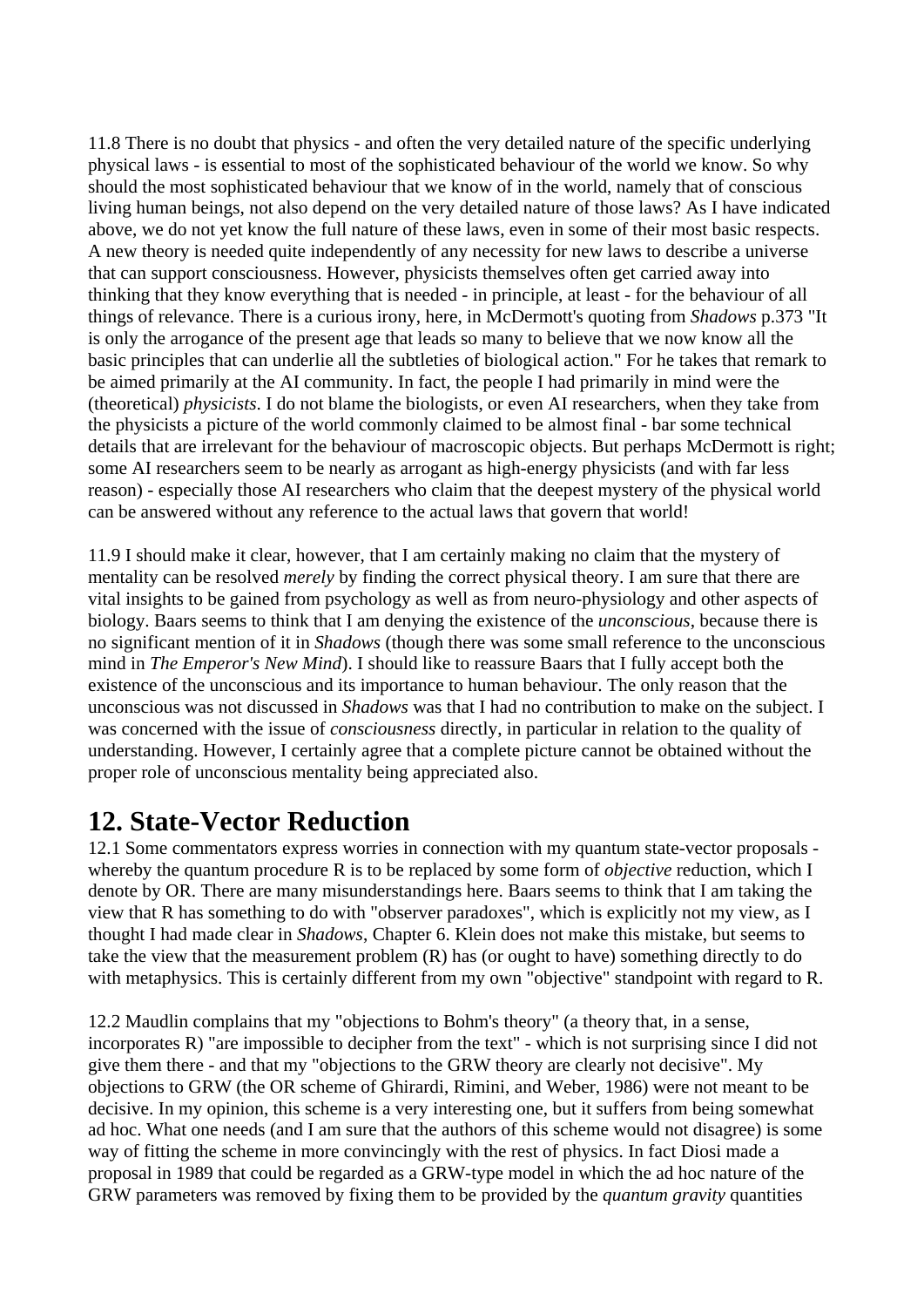referred to in Section 11, above. Diosi's model encountered difficulties, as was pointed out by Ghirardi, Grassi, and Rimini (1990), who also suggested a remedy, but at the expense of reintroducing another parameter. It should be said that in fact the Diosi-Ghirardi-Grassi-Rimini proposal is extremely close to the OR scheme that I was proposing in *Shadows* (and in Penrose 1995). These other authors do not mention non-computability (their proposal being entirely stochastic), but there is no essential incompatibility between both sets of ideas. In Sections 7.8 and 7.10 of *Shadows*, I give some reasons (admittedly far from conclusive) for anticipating that a full quantum gravity scheme of this nature might indeed be non-computable.

12.3 In his final paragraph, Maudlin seems to be complaining that the tentative OR proposals that are being promoted in *Shadows* do not solve all the problems of uniting quantum theory with relativity, and of explaining the problems of human cognition. He's not asking for much! These proposals were hardly intended to provide a complete theory (as anyone reading Section 7.12 of *Shadows* would surely appreciate) but merely to give some idea of the orders of magnitude involved in the collapse rate for such an OR theory - if such a theory *were* to be found.

12.4 Klein refers to the excellent little book QED of Feynman (1985) which introduces the basic rules of quantum theory (and quantum fieldtheory) with the minimum of fuss. However, Feynman never attempts to address the measurement problem in this book - which amounts to the issue of why (and when) do the quantum-level complex-valued amplitudes become classical-level realvalued probabilities, in the process of having there moduli squared. It might be worth mentioning that I read QED for ideas, just before embarking on writing my chapter on quantum mechanics in *The Emperor's New Mind*. However, I found that Feynman's approach was not altogether suitable for me because I needed to address the measurement problem in some detail, which Feynman avoided completely. Feynman has certainly worried about this problem, but he preferred not to emphasize it in his writings. There is a historical point of interest, here. For it was actually Feynman's early worrying about the nature of the union of Einstein's general relativity with quantum mechanics (expressed in Feynman's contribution to the conference held in Chapel Hill in the 1950s, cf. Feynman et al 1995, Section 1.4, p. 15) that originally motivated Karolyhazy (1966) to seek an explanation of state-vector reduction in terms of gravitational effects (and Feynman also influenced me in the same way). Diosi's particular approach arose from the work of Karolyhazy's Budapest school.

12.5 Questions to do with "the overlap of states" referred to by Klein do not really resolve the measurement issue, and von Neumann's point about the difficulty of locating exactly where (or when) R takes place just emphasizes the subtlety of the R phenomenon. However Klein is completely right in pointing to the biological difficulties involved in maintaining quantum coherence within microtubules and, more seriously, in allowing this coherence to "leap the synaptic barrier". To see how this might be achieved is a fundamental problem for the type of scheme that I (in conjunction with Stuart Hameroff) have been proposing. Clearly more understanding is needed. (See Section 14 below, for a tentative suggestion in relation to this.)

12.6 I should point out a misunderstanding on the part of Maudlin. He seems to think that my "collapse theory offers a stochastic collapse postulate" and that it is concerned with "the exact timing of the collapses". I have nowhere said either of these things. I get the impression that Maudlin has been confused by the comparisons that I have been making between the suggested OR process and the phenomenon of the decay of an unstable particle (or unstable nucleus). But at no stage did I suggest that it would be in the precise *timing* of the decay of the quantum superposition that significant non-computability would occur. (But on rereading the relevant parts of *Shadows*, I realize that I was not at all specific there as to what I *did* mean.) Of course, since the detailed theory is not known, it is possible that there would be relevant non-computability in the timing also, but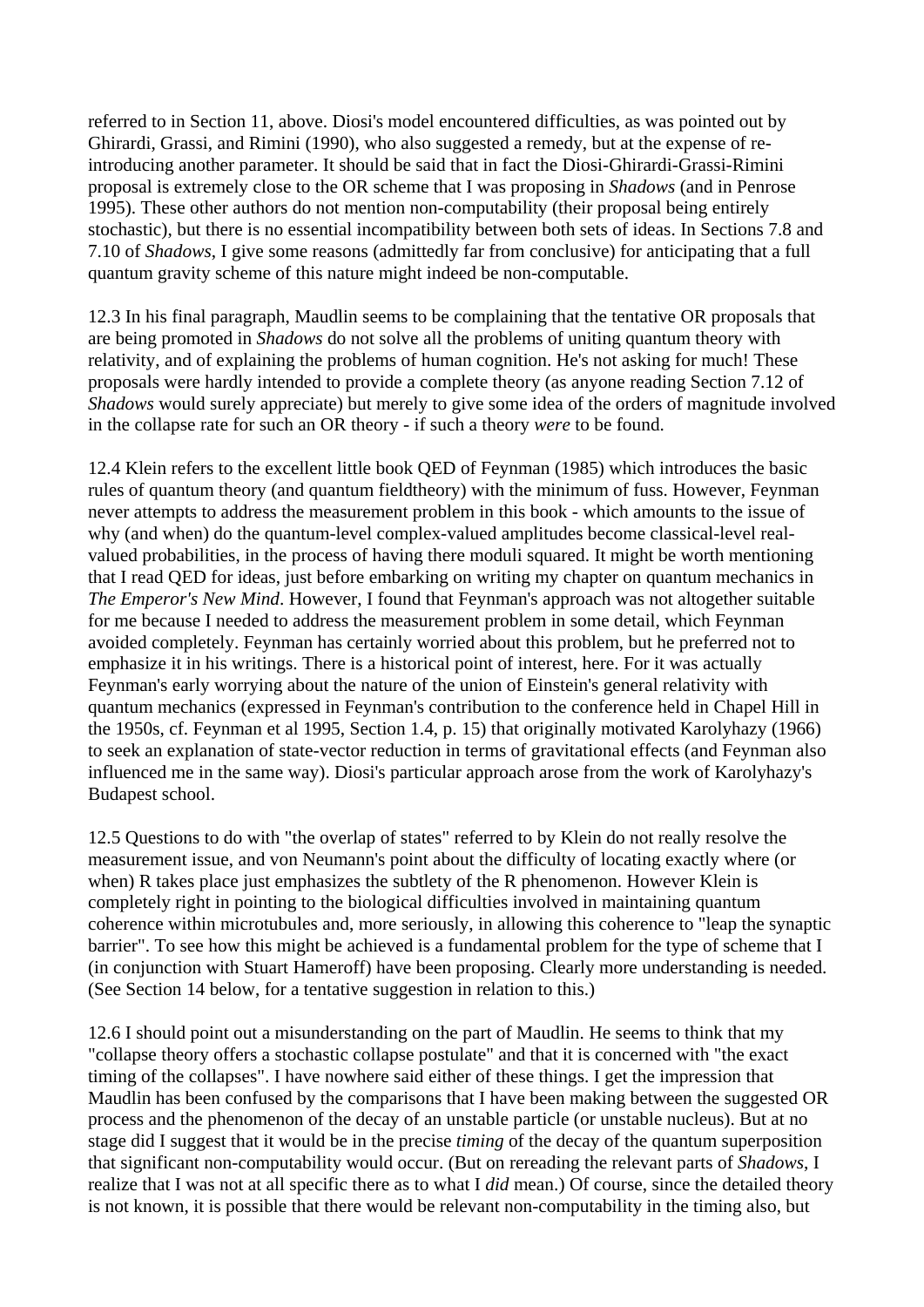what I had in mind was something quite different, and certainly more relevant. The idea is that when collections of tubulin conformational movements become involved in coherent quantum superposition, there will come a point when the mass movements within the tubulin molecules are sufficient for OR to come into effect (without significant environmental disturbance). When that happens Nature must make a choice between the various collections of conformational states under superposition. It is not so much a question of *when*, but of *which* among the collection of superposed states Nature indeed chooses. Choices of this kind could actually influence the behaviour of a synapse. (There are various possibilities for this; for example, the particular collections of conformational states of tubulins in a microtubule might influence a dendritic spine, via the actin within the spine. Moreover, a great number of microtubules would be expected to act in concert - since a single OR state-selection process would act within many microtubules all at once. However, there is no point in trying to be too specific at this stage.) It would be in the *particular* choice that Nature makes that the non-computability could enter significantly, and this particular choice (global over a significantly large area of the brain, probably involving at least thousands of neurons) could result in subtle collective changes of synapse strengths all at once. (See Hameroff and Penrose 1996.)

#### **13. Free Will**

13.1 What kind of a theory might it be that determines these choices? Many people who are unhappy with computationalism would be just as unhappy with any other type of mathematical scheme for determining them. For they might argue that it is here that "free will" makes its entry, and they would be unhappy that their free-will choices could be determined by *any* kind of mathematics. My own view would be to wait and see what kind of non-computable scheme ultimately emerges. Perhaps a sophisticated enough mathematical scheme will turn out not to be so incompatible with our (feelings of) free will. However, McCarthy takes the view that I am "quite confused" about free will, and that my ideas are "not repairable". I am not really clear about which of my confused ideas McCarthy is referring to. In *Shadows*, I did not say much about the issue of free will, except to raise certain issues. Indeed, I am not at all sure what my views on the subject actually are. Perhaps that means that I *am* confused, but I do not see that these ideas are remotely well enough defined to be irreparable!

13.2 As I remarked above, most people would probably take the view that if there is *any* kind of mathematical theory precisely determining the way we behave, then there is no free will. But, as I have indicated, I am not so sure about this. The answer could depend on the very nature of this mathematical theory. The theory would certainly have to be non-computable (according to my own considerations), but much more than this. We recall from the discussion given in Section 3 above (McCullough, Chalmers, and Section 7.9 of *Shadows*) that the Gödel diagonalization procedure can be applied to systems much more general than merely computational ones. Thus, my arguments would equally imply that our missing theory must be not just non-computational, but also beyond (or at least different from) Turing's notion of oracle computation. (An oracle computation is what is achieved by a Turing machine to which an additional command is appended: "if the pth Turing machine acting on the number q eventually halts, do A; if it doesn't, do B".) Again, we can consider second-order oracle machines (which can assess whether first-order oracle machines ever halt), and the diagonalization still applies. So the missing theory is not a second-order oracle theory either. The same applies to even higher-order oracles. Indeed the missing theory cannot be an oracle theory of order alpha for any computable ordinal number alpha. As far as I can make out, this is not the limit of it either. Diagonalization can be applied in very general circumstances indeed. We enter very nebulous areas of mathematical logic. It seems that the quality of "understanding" - which is what this discussion is effectively all about - is something very mysterious. Consequently, any theory of the physical world which is capable of accommodating beings that are capable of genuine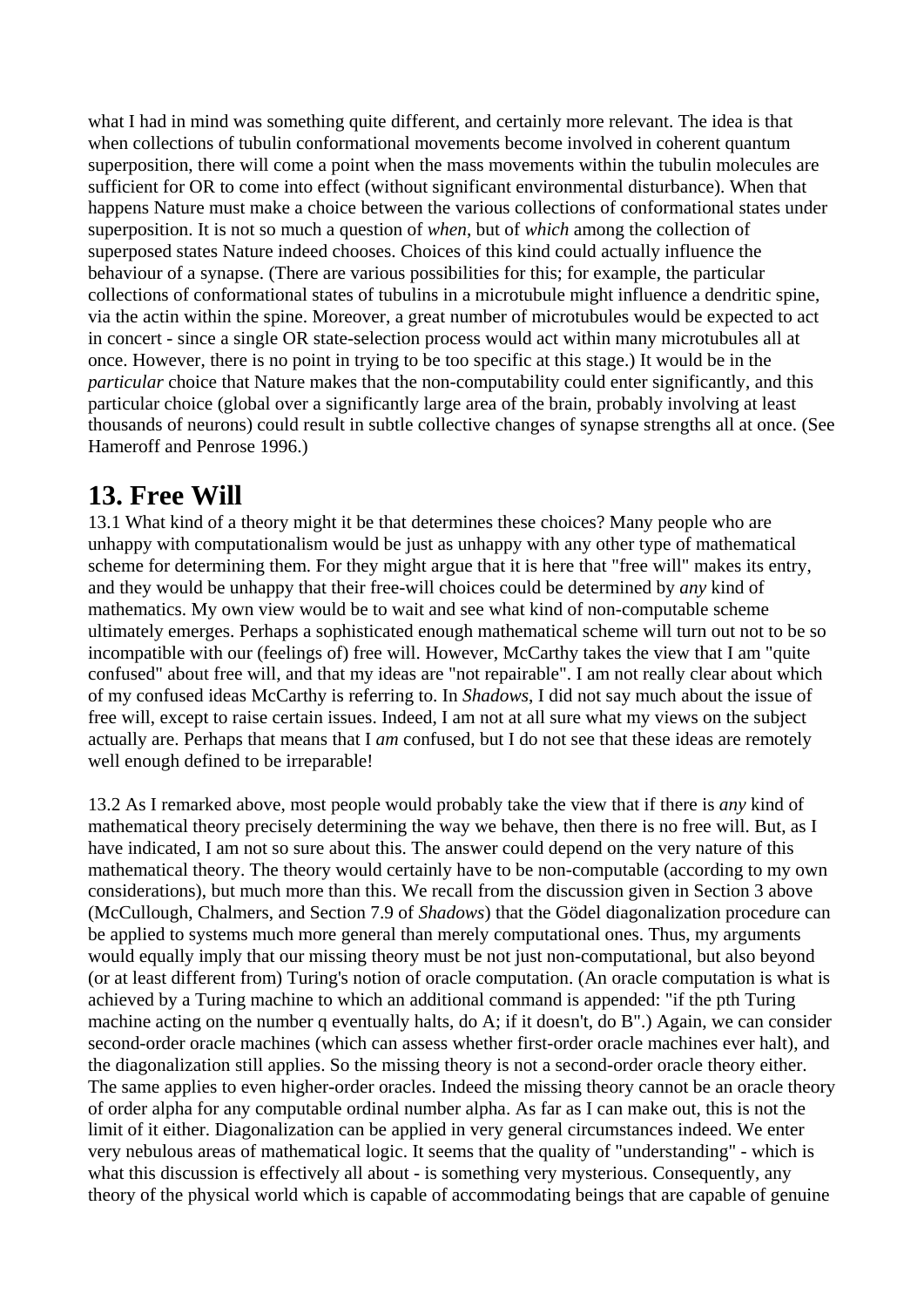understanding must itself be in a position to cope with such subtleties.

13.3 As a side comment, I should remark that this form of "repeated Gödelization" is somewhat related to, but not at all the same as, that referred to by McCarthy and McCullough, who both describe the process whereby sound extensions of a sound formal system can be obtained, corresponding to any computable ordinal alpha. This procedure was described in *Shadows* Section 2.10, answer to query Q19. I am not quite sure why they go to the trouble to repeat this argument, with no reference to my own discussion. The conclusion, noted in *Shadows*, that "repeated Gödelization does not provide us with a mechanical procedure for establishing the truth of Psentences" is confirmed by Feferman. (As far as I can make out, Feferman's comments about how his work extended that of Turing's are related to the considerations of the previous paragraph, above.)

13.4 The issue of free will is related also to the experiments of Libet (1992), (and to earlier experiments of Deeke, Groetzinger, and Kornhuber (1976) and also Grey Walter) that are referred to by Klein. These experiments suggest a delay of the order of a second, in an entirely volitional act, between the first indications of mental activity (as evidenced by brainwave studies) and the final willed (say) finger movement. Klein calls into question my puzzlements, expressed in *Shadows* Section 7.11, concerning the seeming slowness of consciousness - but as far as I can make out, he has misunderstood my point (as, I believe, did Ian Glynn before him, in the 1990 article that Klein refers to). Klein says that there are "no surprises" in the fact that there is "substantial unconscious processing" (in fact, of the order of a second's worth) before "the subjective awareness of the decision to act" takes place, and that only about one fifth of a second's delay occurs before the motor act. But it was *precisely* the length of time involved in the unconscious processing that was worrying me. (Or at least this was *one* of the two things that was worrying me; the other had to do with the *passive* half-second delay that Klein also regards as an over-estimate - to which I shall return below.)

13.5 If consciousness has any active role to play in a response to an external stimulus, then it is no good for the unconscious to have already lined up the action a second ahead of time unless the unconscious already "knew" what decision that the conscious mind was going to take. Klein asserts that I am referring to a "stimulus-response situation", for which the response could be much more rapid and essentially entirely *unconscious*. In fact I am *not* considering situations of this kind, but those in which it is necessary for consciousness to come into play in order that it can actively influence the outcome. If the "free will" of the conscious mind is allowed to come into play, then surely it would be necessary for *all* processes that need to be involved, whether they be the conscious ones or the preparatory unconscious activities, to take place *after* the external stimulus occurs. This leads us to a about a second's delay for a consciously influenced response.

13.6 The extra half second comes from Libet's other (passive) experiment (Libet et al 1979), which Klein argues may be too long for stimuli that are significantly greater than threshold. I do not wish to argue this point, since I am not aware of the relevant figures (the 100 msec figure referred to by Klein being not relevant to the situation I was considering, as far as I can see). A one-second's delay for a consciously controlled free-willed response seems already an inordinately long time.

13.7 I am not claiming that these considerations are decisive, in any way, as indications that the quantum/relativity puzzles concerning the nature of time and causality have significance for our consciousness and perception of "the flow of time". However, it seems to me that it is quite possible that there is something very odd going on concerning the timing of conscious events, if only for the reasons indicated in *Shadows* Section 7.11 that the role of time with respect to consciousness is quite different from its role in physics - in that it is only with the phenomenon of consciousness that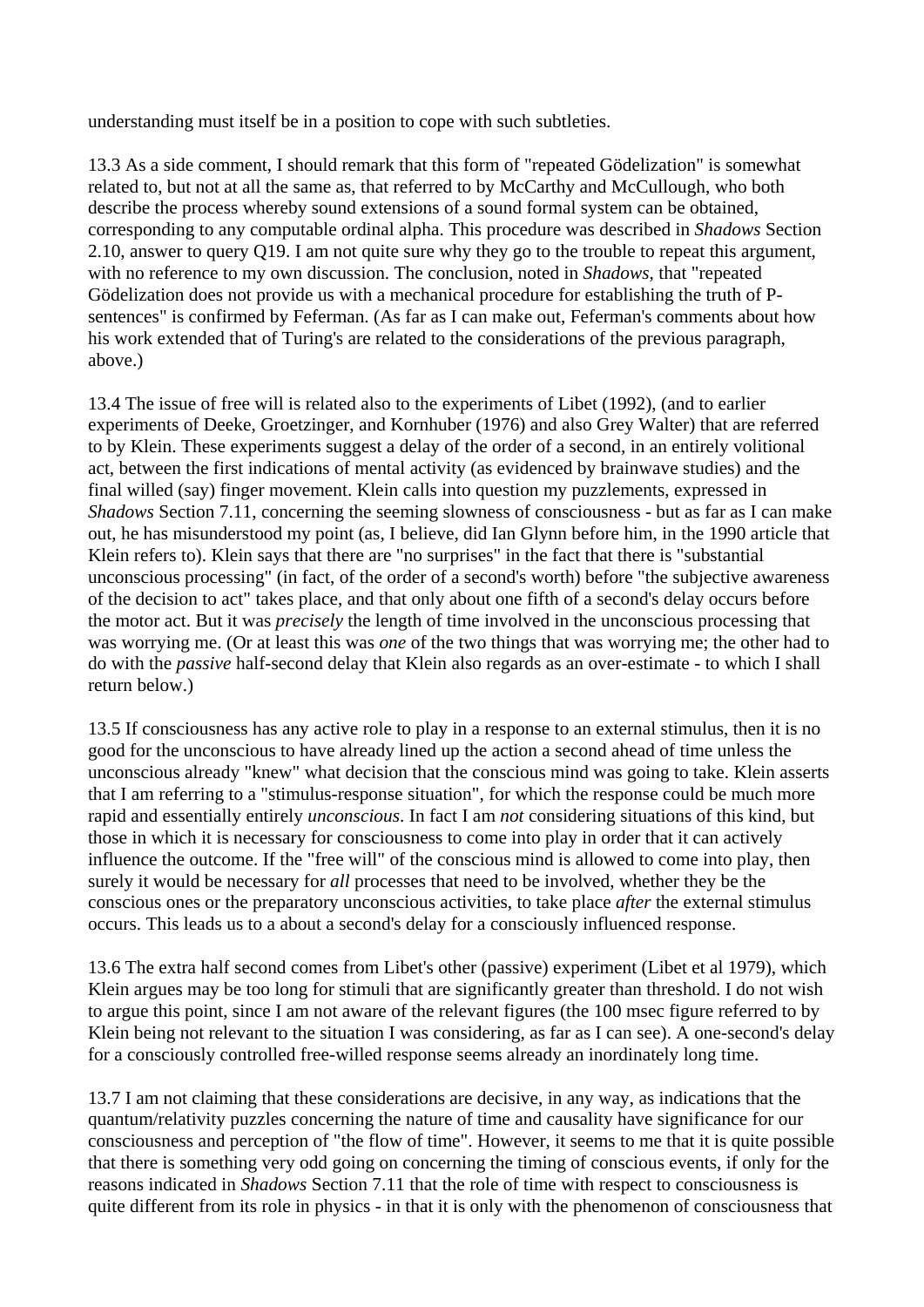time seems to "flow". I certainly hope that more experiments of the types that Libet and his associates have been performing will be carried out in the future. I suspect that there may be further surprises in store.

# **14. Some Remarks on Biology**

14.1 Many people have expressed reservations (of widely differing degrees) concerning the biological speculations put forward in *Shadows*. I have referred (in Section 12 above) to Klein's worries about the difficulty of maintaining quantum coherence within individual microtubules and, moreover, of this quantum coherence straddling, simultaneously, a great number of microtubules within collections of separated neurons. I agree with Klein that it would be an extraordinary challenge to see how such organization might be achieved. Yet, I maintain that somehow Nature must indeed have accomplished this extremely remarkable task. In this section, I shall try to address this issue further, and also address some of the other objections that have come my way. I shall also relate several new things, in relation to these issues, that I have learned since I wrote *Shadows*.

14.2 One complaint that I have heard is that the biological purpose of microtubules within cells is "already known", namely that they are there to provide the "tracks" along which molecules (generally known as "organelles") are transported from one part of a cell to another; and they grow, shrink, or bend in ways that are designed to influence the movement of cells. Moreover, so these arguments might continue, their tubelike construction is to give them structural strength - so there is no need to ask for a separate purpose for the tubes, such as to isolate some kind of quantumcoherent activity taking place within the tubes, from the outside environment. I do not doubt that microtubules indeed perform the tasks that they are presently believed to perform, and many more besides. But that is no argument against their *also* serving the additional purposes that I require of them. We know of many instances where Nature uses the same structure for many different purposes. We know that mammalian noses, for example, filter substances from the air before it reaches the lungs (not to mention their importance to the sense of smell). Yet this is no argument against elephants *also* using their noses in delicate ways to pick up objects from the ground!

14.3 A more serious argument is the lack of direct evidence for the type of "cellular automaton" activity that Hameroff and his colleagues have been arguing for in patterns of tubulin conformations along microtubules. The existence of some kind of activity of this general nature is indeed part of the general picture that Hameroff and I would require for our model of the physical processes underlying consciousness. To obtain direct experimental support for this kind of activity would be a key issue, and I certainly hope that it will be possible to design experiments to test it. Experimental support for the existence of some kind of quantum coherence within microtubules is a matter of even greater importance for the ideas that I have been promoting in *Shadows*. There is no doubt that definitive experiments would be difficult to perform, especially since there is a distinct possibility that the relevant effects might require microtubules *in vivo* rather than *in vitro*. I have been informed by Guenther Albrecht-Buehler that there is some kind of coating (analogous to the myelin sheaths of neurons) that microtubules have *in vivo* which tends not to be present *in vitro*.

14.4 On the theoretical side, some progress has been made. Work by Tuszynski et al (1996) gives theoretical support for information processing (of the Hameroff type) to be possible, within an appropriate temperature range, provided that the microtubule possesses the structure of what is known as the "A-lattice", which is indeed the structure depicted in *Shadows* figures 7.4, 7.8, 7.9, on pp. 359, 363. However, the work of Mandelkow and Mandelkow (1994) indicates that many (perhaps most) microtubules seem to have a somewhat different structure, known as the "B-lattice", in which there is a "seam" running the length of the microtubule. Tuszynski et al argue that the Blattice is not capable of sustaining Hameroff-type information processing, but it may well be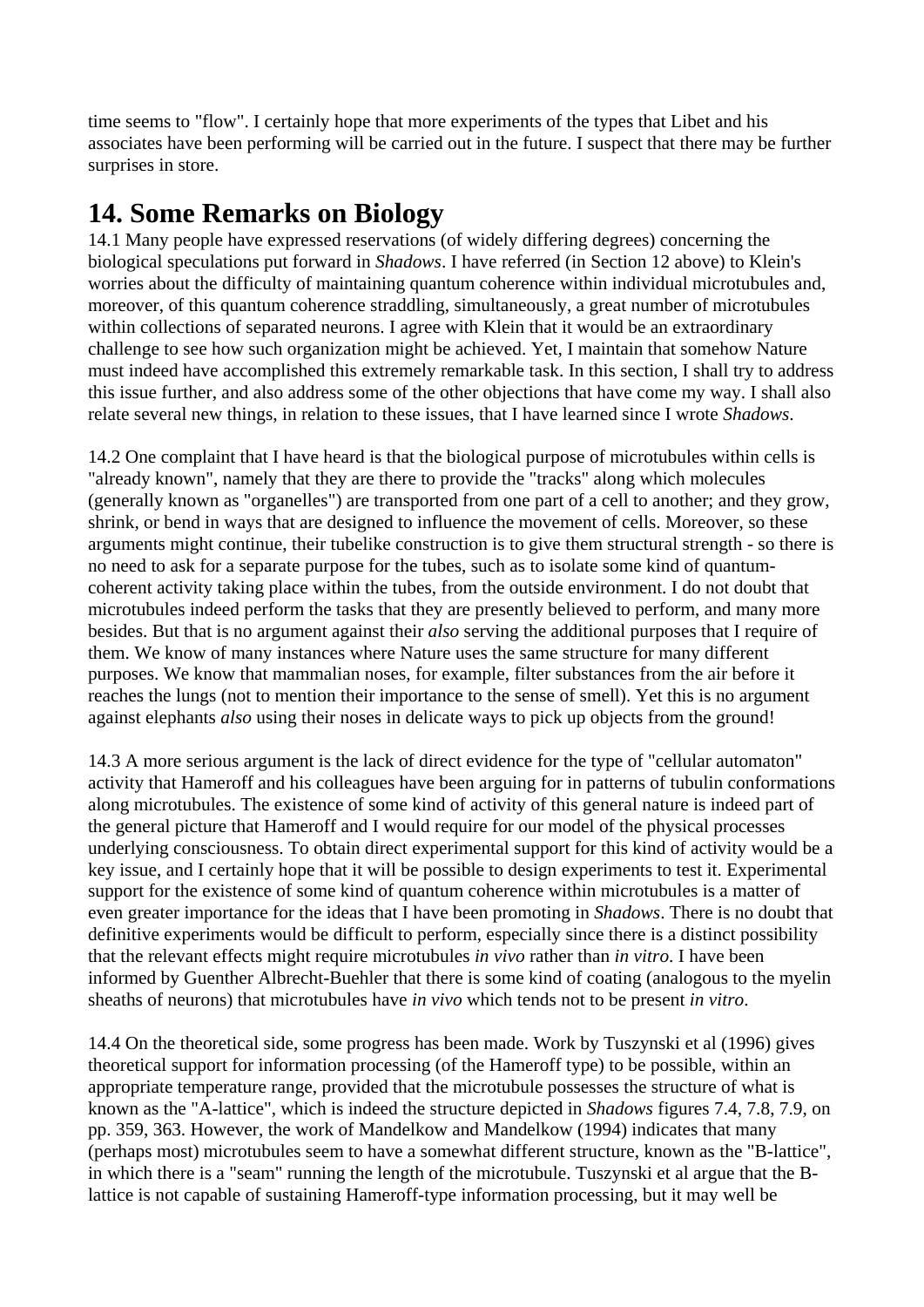appropriate for the transporting of organelles. It would be extremely interesting to have information about which kind of lattice structure is prevalent in axons, dendrites, non-neuronal cells, etc.

14.5 With regard to the theoretical possibility of quantum coherence within microtubules, the model of Jibu et al (1994) seems well-founded, in which super-radiance effects are anticipated within microtubules (analogous to the activity of a laser), where the electromagnetic field interacts with ordered water. For this process to occur, it would be necessary for the water within the tubes actually to adopt this ordered structure, and to be appropriately free of the wrong kind of impurities, such as chloride ions. (Apparently, sodium, calcium, magnesium, and potassium ions, in low enough concentrations should not disturb the ordering.) It should be mentioned, however, that the type of coherent activity that is anticipated in the model of Jibu et al may not be sufficient for my purposes. Though it is a necessarily quantum effect, it is not, as it stands, a *quantum-coherent* effect of the type that my arguments require. Genuine quantum coherence seems to be necessary in order that the quantum/classical borderline can be probed, where the (non-computable) effect of the missing OR theory can significantly make its mark. (This comment has relevance to Klein's query at the end of his Section 1. *Classical* coherence in the brain may well occur, but it does not provide an opening for non-computational activity, which I argue is a characteristic feature of consciousness.) The Jibu et al mechanism may be part (though not all) of what is needed.

14.6 An interesting possibility has come my way, which may conceivably have relevance to the question of how quantum coherence might get conveyed between one neuron and another (a question raised by Klein). As noted in *Shadows*, Figs. 7.11, 7.12 on pp. 365, 366, there are some particular molecules (clathrins) that inhabit synaptic boutons, which have the highly symmetrical structure of a *truncated icosahedron* (like a modern soccer ball). These clathrin molecules have importance in the release of neurotransmitter chemicals at synapses (whereby the nerve signals are transmitted from neuron to neuron). Although I do not have specific suggestions to make here, I am struck by the extraordinary symmetry of these molecules. It has been brought to my attention (by Roy Douglas, cf. Douglas and Rutherford 1995) that, according to the Jahn-Teller effect, such highly symmetrical molecules would have a large energy gap between the lowest quantum energy level and the next. This lowest level would be highly degenerate, and there would be interesting quantum-mechanical effects when this degeneracy is broken.

14.7 Energy gaps and symmetry breaking, of this general nature, are central to the understanding of superconductivity - and superconductivity is one of the few clear phenomena in which large-scale quantum coherence takes place. Known observationally since 1911, and explained quantummechanically in 1957, superconductivity had been thought originally to be an exclusively very lowtemperature phenomenon, occurring only at a few degrees above absolute zero. It is now known to occur at much higher temperatures of -158 degrees Celsius, or perhaps even -23 degrees (although this is not properly explained). It does not seem to be out of the question that there might be similar effects at the somewhat higher temperatures of microtubules. Perhaps there are understandings to be obtained about the behaviour of microtubules from the experimental insights gained from such high-temperature superconductors.

14.8 Another question frequently asked is: what's so special about neuronal microtubules, as opposed to those, say, in liver cells? In other words, why isn't your liver conscious? In answer to this, it should be said that the organization of microtubules in neurons is quite different from that in other cells. In most cells, microtubules are organized radially, from a central region (close to the nucleus) called the *centrosome*. In neurons, this is not the case, and they lie essentially parallel with one another along the axons and dendrites. The total mass of microtubules within neurons seems to be much greater than in other cells, and they are mainly stable structures, rather than in most cells, where they continually polymerize and depolymerize (grow and shrink). Of course, there is much to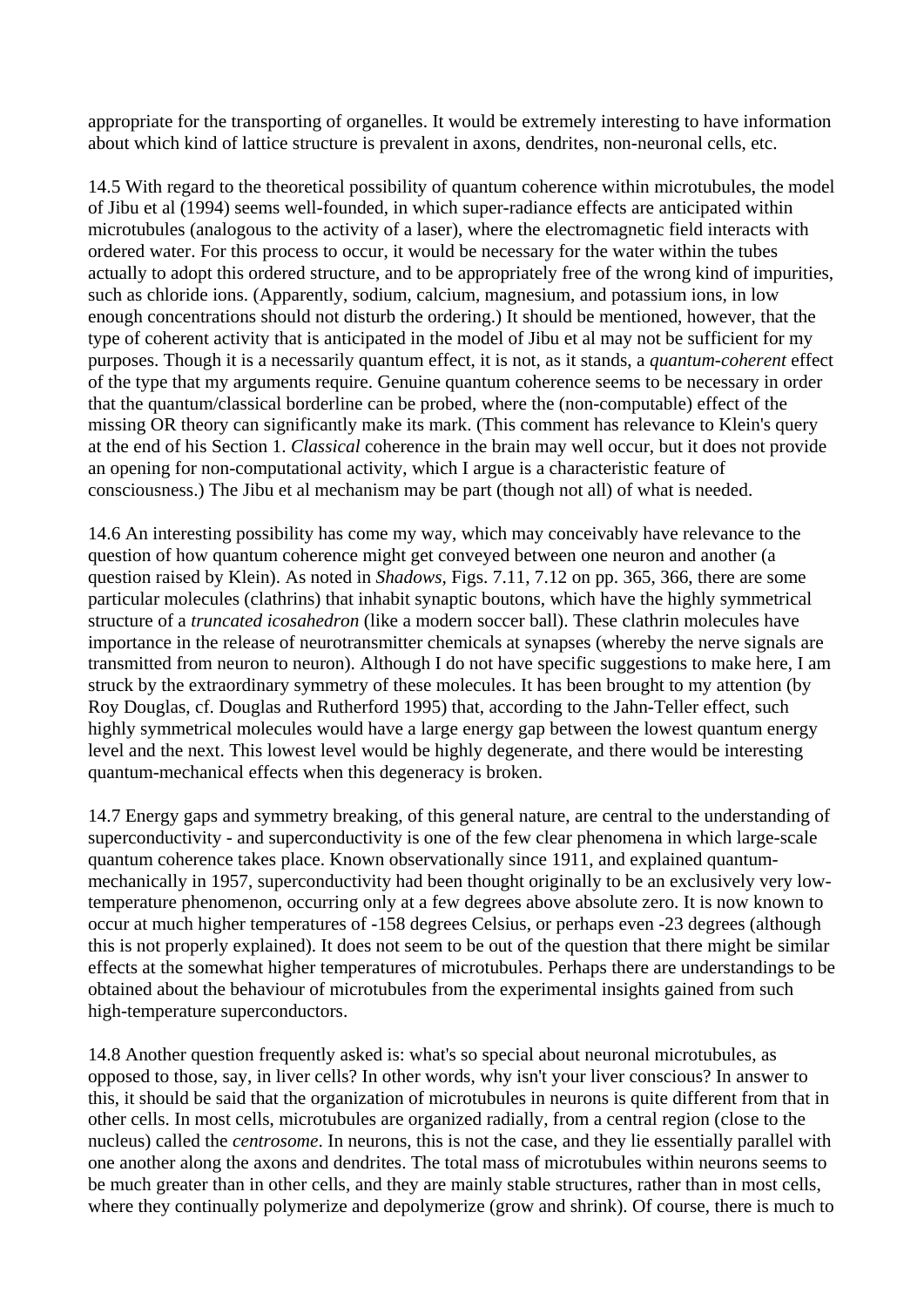be learned about the respective roles of microtubules in neurons and in other cells, but there does seem to be clear enough evidence for an essentially distinct role for (some of) those in neurons. (The A-lattice/B-lattice question would seem to be of importance here also.)

14.9 In this connection, I should mention something of considerable interest and relevance that I learned recently from Guenther Albrecht-Buehler (1981, 1991), which concerns the role of the *centriole*, that curious "T" structure (roughly illustrated in *Shadows*, Fig. 7.5, on p.360), consisting of two cylinders resembling rolled-up venetian blinds, constructed from microtubules and other connectingsubstances, which lies within the centrosome. In *Shadows*, I had adopted the common view that the centrosome acts in some way as the "control centre" of the cytoskeleton of an ordinary cell (not a neuron), and that it initiates cell division. However Albrecht-Buehler's idea about the role of the centriole is very different. He argues, convincingly, in my opinion, that the centriole is the *eye* of the cell, and that it is sensitive to infra-red light with very good directional capabilities. (Two angular coordinates are needed for identifying the direction of a source. Each of the two cylinders provides one angular coordinate.) Impressive videos of fibroblast cells provide a convincing demonstration of the ability of these cells to pinpoint the direction of an infra-red light source. This also provides some remarkable evidence for individual cells having considerable informationprocessing abilities, which is at variance with current dogma. One may well ask where the "brain" of a single cell might be located. Perhaps its structure of microtubules can serve such a purpose, but it does seem that the centrosome itself must have some central organizing role. In a single (nonneuronal) cell, the microtubules emanate from the centrosome. I gather from Albrecht-Buehler that the specific contents of the centrosome are not known. It seems that it would be important to know what indeed is going on in the centrosome. Does it have some information-processing capabilities? Is there conceivably some structure there that is capable of sustaining quantum coherence in any form? The answers to questions of this nature could have considerable importance.

14.10 I should make clear that I am not arguing for any consciousness (or consciousness of any significant degree) to be present for individual cells. But according to the views that I have been putting forward, some of the ingredients that are needed for actual consciousness ought already to be present at the cellular level. Individual cells can behave in strikingly sophisticated ways, and I find it very hard to see how their behaviour can be explained along entirely conventional (classical) lines.

14.11 All this notwithstanding, there is the question of whether microtubules are indeed necessary for consciousness to be present in human beings or other animals. An argument that I have heard presented - as though it were a conclusive refutation of this contention (cf. Grush and Churchland 1995, Edelman 1995) - is that the drug colchicine, which is given as a treatment for gout, depolymerizes microtubules, yet it does not influence the mental state; moreover, when colchicine is delivered directly to the brains of experimental animals, they appear to remain conscious. This can be answered (cf. Penrose and Hameroff 1995 and references contained therein) by pointing out that: (1) the blood-brain barrier is not significantly breached in the gout patients, so their neuronal microtubules are not disturbed, and (2) in any case, most brain microtubules, unlike those in nonneuronal cells, are stable structures that do not undergo cycles of polymerization and depolymerization, and are *resistant* to colchicine. A minority of neuronal microtubules - those involved in restructuring synaptic connections - are involved in such activity, however, and these could be affected by colchicine. Indeed, the experimental animals referred to above suffer a kind of "dementia", similar to Alzheimer's disease (Bensimon and Chernat 1991), a disease which has itself been linked to microtubule disruption (e.g. Matsuyama and Jarvik 1992).

14.12 Of course, there is the additional issue of how we could know whether a demented rat is or is not conscious. We must return to the question of what consciousness is and what are its external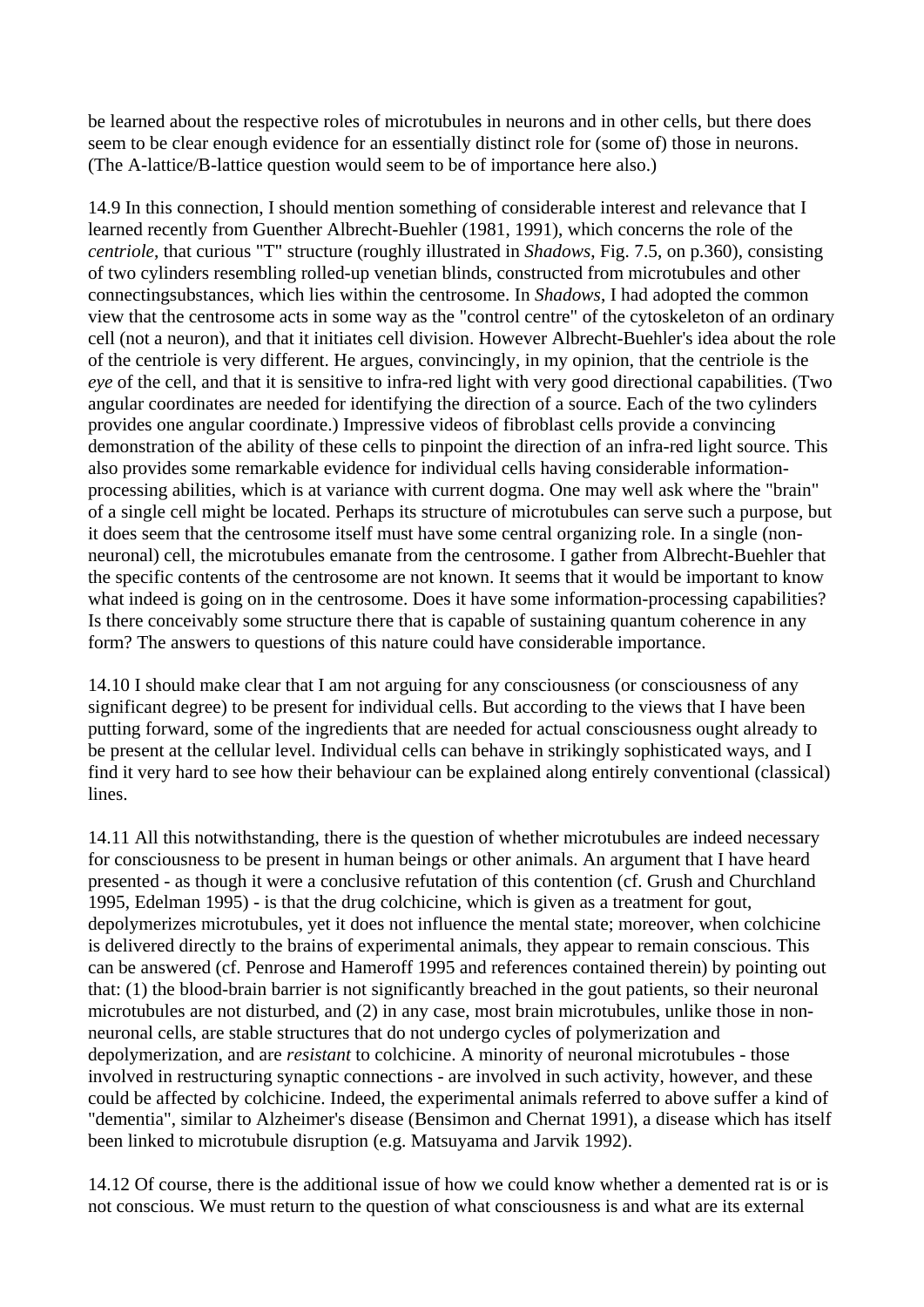manifestations.

#### **15. What is Consciousness?**

15.1 In *Shadows* (cf. Section 1.12) I concentrated specifically on the quality of "understanding" as a particular manifestation of consciousness - a quality that would make its characteristic mark on external behaviour as well as being an internal manifestation of mentality. Only with respect to the quality of understanding have I been able to argue for non-computable ingredients being necessary. But, in my view, non-computable physical processes must also be essential for other aspects of conscious mentality.

15.2 Consciousness has its active aspects - basically the "free-will" issues that were considered in Section 13 above - and it has its passive aspects, which have to do with awareness and the vexed issue of *qualia*. Understanding fits somewhere between the two. In my view, anything that sheds some light on the problem of how a physical system can exhibit understanding must inevitably also shed some light on the "free-will" and "qualia" problems. Moreover, the issue of "understanding" seems to me to be one of the more tangible aspects of consciousness. I do not see how to say much that is scientifically useful about the qualities of "free will" or "awareness", but "understanding" is something that we can work with. Klein raises the issue of Wilczek's challenge of "looking for perceptual feats that humans can do more efficiently than robots". My answer would be: anything in which the quality of *understanding* is important. A good example is the chess problem presented in *Shadows* Fig. 1.7 on p.46. This problem was one of a series composed by William Hartston and David Norwood, consisting of chess problems, some of which were designed to be easy for humans but hard for computers (best solved using "understanding") and others, the other way about (best solved by "trying all possibilities"). This "Turing test" showed a virtually complete separation between humans and computers.

15.3 As must be clear from the preceding remarks, I do not believe that any real progress will be achieved towards solving the mysteries of how mental phenomena fit in with the physical universe until there are some important changes in our picture of physical reality. Perhaps these developments will lead to a theory in which "consciousness" finds some place within the purely physical descriptions of the world. One is reminded of such ideas as "panpsychism" (like those of Leibniz, Spinoza, or Whitehead), where consciousness may play its part within the processes of physical action at its deepest levels. I do not have strong opinions as to the significance of such ideas, mainly because I have not studied them in detail. But I suspect the truth to have a much more compelling grandeur to it than any set of ideas that I have seen so far.

15.4 Thus, I certainly do not go along with the "no big deal" viewpoint of McDermott, a viewpoint which is, in effect shared by Baars when he takes the view that the solutions are all to be found within psycho-biology, without any significant change in our physical world-view being necessary. I think that Baars grossly underestimates the force of the arguments from logic. (And although, as a mathematician, I frequently make use of "variables", I have no idea what Baars means by "treating consciousness as a variable".) I fully accept that there are invaluable insights to be gained from the areas of psychology and biology. But, important though these areas are, I was not so much concerned with them as with physics in *Shadows*. For I believe that it is *also* fundamentally important to see whether our present physical world-view is in fact adequate for accommodating, in any way, the phenomenon of consciousness. I have extensively put the case here, and in *Shadows*, that it is not. The arguments from logic and from physics are not counter to those from psychology and biology, but complementary to them.

15.5 Likewise Moravec and McCarthy appear to belong to the "no big deal" school. McCarthy puts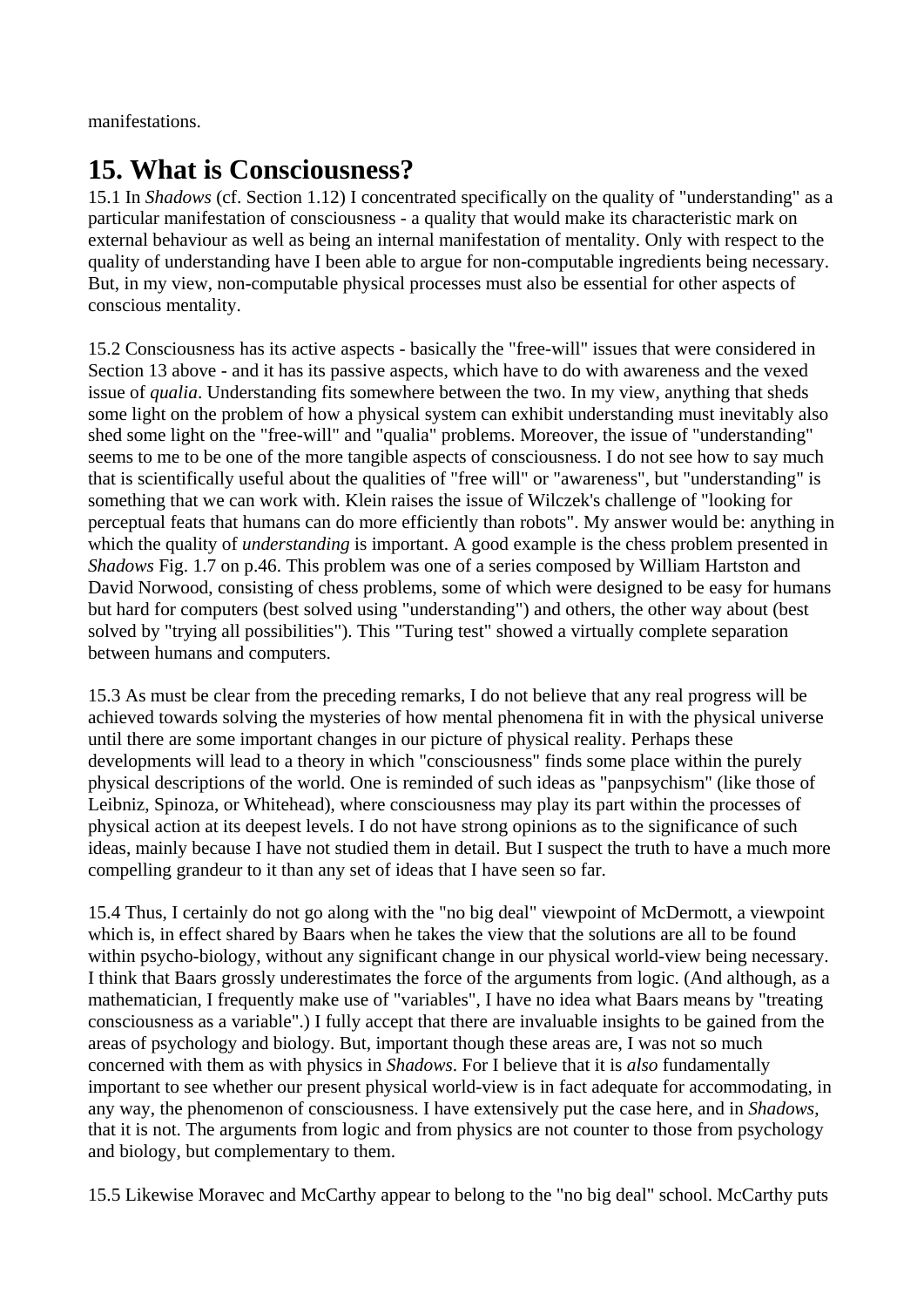forward various suggestions for the circumstances under which he would consider that "consciousness" occurs. These are all within the computational model, so it is clear from this that I am not in agreement with him that his computer systems, acting according to his criteria, are *actually* conscious (in the sense that one could actually *be* such a system). Again, I fear that McCarthy does not appreciate the force of the logical arguments that I have given, which inform us that the quality of "understanding" cannot be accommodated within the computational model. It is easy to suggest *definitions* within the computational model (as McCarthy does) of such things as "consciousness", "awareness", "self-awareness", "intentions", "beliefs", "understanding", and "free will". But such definitions need not convey to us (and do not convey to me) any conviction that the corresponding mental qualities that humans actually possess are in any real sense captured by computational definitions of this nature. As I have argued extensively above, the actual quality of human *understanding* cannot be captured within *any* purely computational scheme. So it is clear that I cannot be in agreement with all of McCarthy's definitions.

15.6 Chalmers raises the issue of the distinction between "simulating", "evoking", and "explaining". I agree with him that there are indeed distinctions to be made. But I feel that these are distinctions that have more importance to a philosopher than to a scientist. Whilst I did myself distinguish between the possibility of "simulating" and of "evoking" consciousness in my "viewpoint B" and "viewpoint A" distinction in *Shadows* Section 1.3, I think that the normal scientific (as opposed to philosophical) stance would be to concentrate on what can be externally observed, so a system which succeeds in simulating the outward effects of consciousness would be suspected also of evoking them. Thus, my "viewpoint B" might not be a happy one for a hard-nosed scientist.

15.7 Likewise, a modern scientist might have trouble producing an "explanation" for something other than by producing a theory that in principle provides a (mathematical) "simulation" of that thing. It seems to me, therefore, that the "scientific" viewpoints (in this sense) are those who hold to the same position, with regard to computationalism, in respect of all three of the simulate/evoke/explain issues. And since Chalmers's "N" represents a denial of the competence of physics with regard to conscious mentality, this implies that we would be left with just "CCC" (computationalism all down the line) or "PPP" (non-computational physics all down the line). Thus, when I wear my scientist's hat, I am unable to understand why someone (such as Chalmers) can hold to different positions with regard to the simulate/evoke/explain issues, although when I wear my philosopher's hat, I can partly appreciate his point. However, I wear my scientist's hat much more frequently than my philosopher's hat!

15.8 But sometimes I try to wear both hats at once. The arguments in *Shadows* were concerned almost entirely with the "simulate" issue with regard to human mentality. I hope that those who study, with a genuinely open mind, the arguments given there (and the further discussions above) will come to accept that a non-computational physics will be needed in order even to simulate the actions of a conscious being. There are, in any case, powerful reasons for believing that profound changes in our physical world-view are in the offing. For the resulting science to be noncomputable to the degree that seems to be required, we may well find the need for a science that is so different from the science of today that the *evoke* and *explain* issues with regard to mentality may finally find natural explanations.

# **Acknowledgement**

I am grateful to the National Science Foundation for support under contract PHY 93-96246.

# **Notes**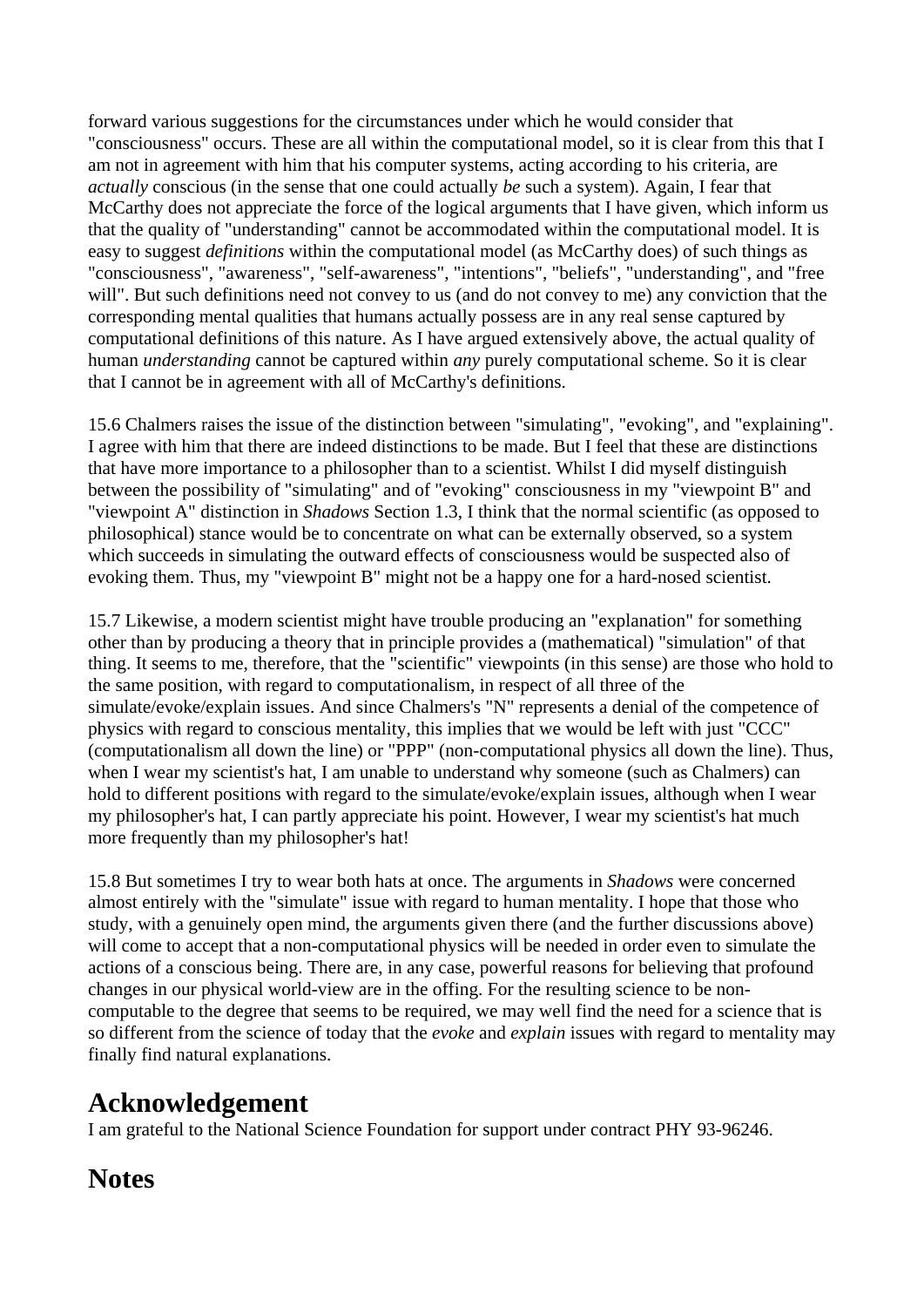<1> As I understand it, there was to have been a tenth commentary, explicitly addressing a number of biological points, but unfortunately this article did not materialize. Nevertheless, in Section 14, I shall find it helpful to address a number of biological criticisms that have come to my attention.

<2> Most book-reviewers seem to have missed this argument too. In particular, Hilary Putnam, in his widely quoted review of *Shadows* in the Sunday New York Times Book Section (Putnam (1994) and reprinted, for some reason, in the Bulletin of the American Mathematical Society, Putnam (1995)) not only completely missed this argument, but tries to claim that I have not considered other issues that I have, in fact, discussed in great detail. The matters are thoroughly discussed again in Sections 6 and 7 of this reply.

<3> Dennett, in his 1995 book *Darwin's Dangerous Idea*, seems to be trying to make out that I do not believe that human abilities can have arisen by the process of natural selection, since I do not believe in computationalism. This is a very strange contention. Provided that the non-computational ingredients are present in nature, there is nothing against natural selection having made use of them - and it is my own contention that this is indeed how things were. If Dennett is arguing that I do not believe that natural selection provides the sole explanation of the origin of human mentality, then he is right. In particular, some specific laws of physics are also needed, within whose scope natural selection must operate. But that, in itself, is hardly a radical position, nor an unscientific one!

<4> It appears that some people, on reading the section entitled "Contact with Plato's world" in Chapter 10 of *The Emperor's New Mind*, have picked up the curious view that I believe that mathematicians obtain their mathematical knowledge by use of some direct mystical quality not possessed by ordinary mortals (see Grush and Churchland 1995, for example), and even that I may be claiming for myself a particularly unique such quality! This is a complete misreading of what I had intended in that section; for I was simply trying to find some explanation of the fact that different mathematicians can communicate a mathematical truth from one to another even though their modes of thinking may be totally dissimilar. I was arguing merely that the mathematical truths that each mathematicians may be groping for are "external" to each of them - these truths being "inhabitants of Plato's timeless world". I was certainly not arguing for a fundamentally *particular* quality of "direct Platonic contact" to be possessed only by certain individuals. I was referring simply to the general qualities of "understanding" (or "insight") which are in principle available to all thinking individuals (though they may perhaps come somewhat more *easily* to come individuals than to others). These qualities are not mystical - but as Gödel's theorem shows, there is indeed something rather mysterious about them.

<5> See, for example, Grush and Churchland (1995), and for a reply, Penrose and Hameroff (1995).

<6> John Searle, in his interesting recent review of *Shadows* in the *New York Review of Books* (November 2, 1995), seems to be making a somewhat similar point. However, he does not appear to have grasped, properly, the key notion of *non-computability* (and the fact that it has observational manifestations). See, in particular, the discussions given here (Section 7, 10, 11, 15) and also Sections 3.2 onward of *Shadows*, which explicitly address the conscious/unconscious issue that Searle raises, with regard to an algorothmic basis for mathematical understanding. The aforementioned sections may serve to clarify my own position concerning what he claims are my "fallacies".

<7> F.J.Tipler, in a review of *The Emperor's New Mind*, used a similar "finiteness" argument, specifically referring to the (absurdly large) Bekenstein bound on the information that can be stored within an object of a given (say human) size. I explicitly addressed this argument from finiteness in my responses to Q7 and Q8 in Section 2.6 of *Shadows*. However, I had deliberately desisted from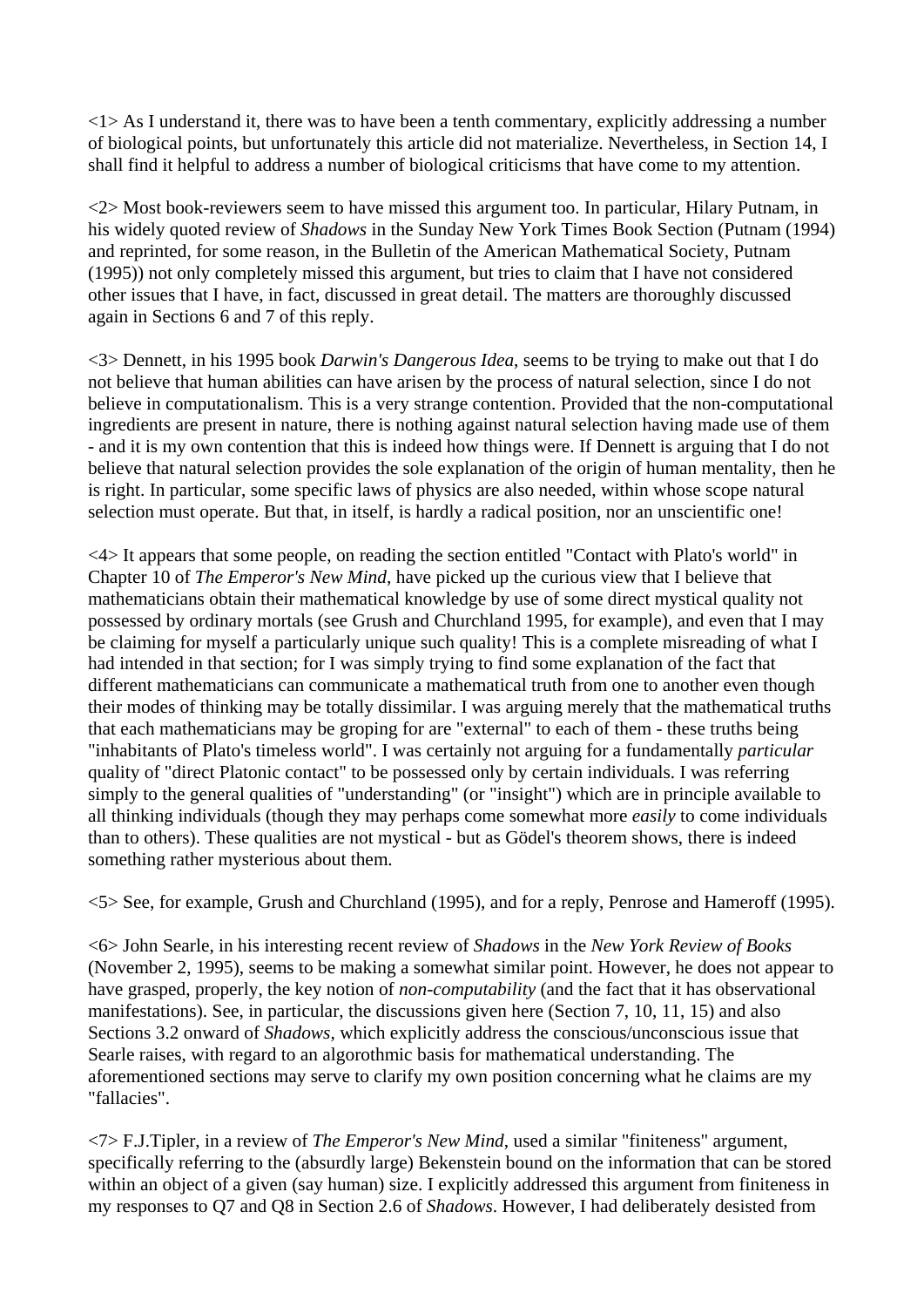indicating the personal individuals whom I had in mind (in this case Tipler) as putting forward the various specific "queries" that I was responding to. There is a certain irony for me in this, because in his review of *Shadows* in *Physics World*, Tipler chastised me, claiming that I did "not even mention ... the Bekenstein bound" (Tipler 1994), not having even noticed this section of the book that had been specifically aimed at his own arguments!

#### **References**

Albrecht-Buehler, G. (1981). Does the geometric design of centrioles imply their function? *Cell Motility, 1,* 237-245.

Albrecht-Buehler, G. (1991). Surface extensions of 3T3 cells towards distant infrared light sources. *Journal of Cell Biology, 114,* 493-502.

Bensimon, G. and Chernat, R. (1991). Microtubule disruption and cognitive defects: effects of colchicine on learning behavior in rats. *Pharmacology and Biochemistry of Behavior, 38,* 141-5.

Davis, P.J. and Hersch, R. (1982). *The Mathematical Experience*. Harvester Press.

Deeke, L., Groetzinger, B., and Kornhuber. H.H. (1976). Voluntary finger movements in man: Cerebral potentials and theory. *Biology and Cybernetics, 23,* 99.

Dennett, D.C. (1995). *Darwin's Dangerous Idea*. New York: Simon and Schuster.

Devlin, K. (1988). *Mathematics: The New Golden Age*. London: Penguin Books.

Diosi, L. (1989). Models for universal reduction of macroscopic quantum fluctuations. *Physical Review, A40,* 1165-74.

Douglas, R.R. and Rutherford, A.R. (1995). Pseudorotations in molecules I: Electronic triplets. To appear.

Edelman, G. (1995). Quoted on p. 323 of *Frontiers of Complexity*, by Peter Coveney and Roger Highfield. London: Faber and Faber.

Feynman, R.P. (1985). *QED: The Strange Theory of Light and Matter*. Princeton: Princeton University Press.

Feynman, R.P., Morinogo, F.B., and Wagner, W.G. (1995). *Feynman Lectures on Gravitation*. Reading, MA: Addison-Wesley.

Gardner, M. (1970). Mathematical games: the fantastic combinations of John Conway's new solitaire game 'Life'. *Scientific American, 223,* 120-123.

Ghirardi, G.C., Rimini, A., & Weber, T. (1986). Unified dynamics for microscopic and macroscopic systems. *Physical Review, D34,* 470.

Ghirardi, G.C., Grassi, R., & Rimini, A. (1990). Continuous-spontaneous-reduction model involving gravity. *Physical Review, A42,* 1057-64.

Grush, R. and Churchland, P.S. (1995). Gaps in Penrose's toilings. *Journal of Consciousness*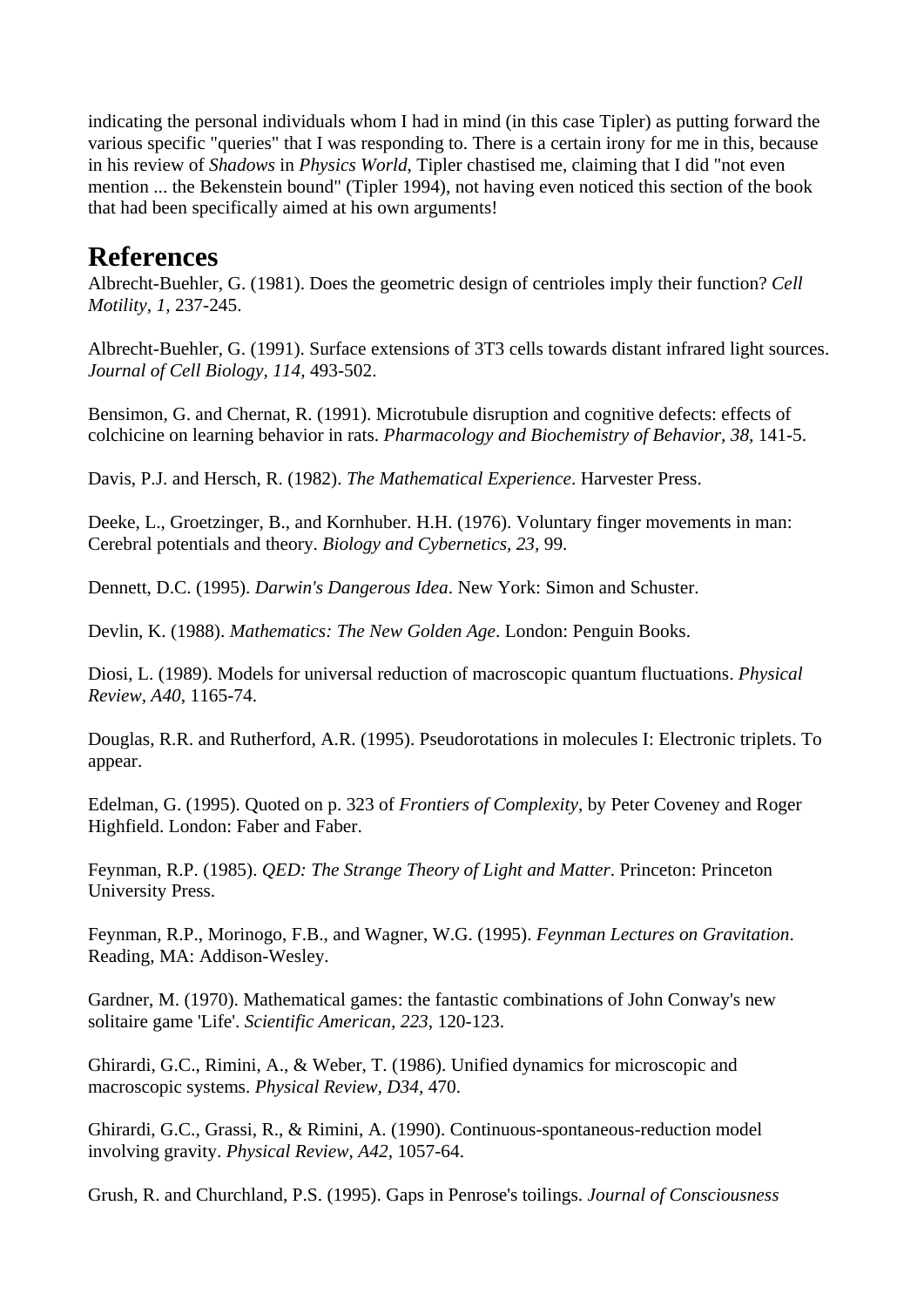*Studies, 2,* 10-29.

Hameroff, S.R. (1987). *Ultimate Computing: Biomolecular Consciousness and Nano-Technology*. Amsterdam: North Holland.

Hameroff, S.R. and Penrose, R. (1996). Orchestrated reduction of quantum coherence in brain microtubules - a model for consciousness. In S Hameroff, A. Kaszniak and A. Scott (Eds.) *Toward a Science of Consciousness*. Cambridge, MA: MIT Press.

Hameroff, S.R. and Watt, R.C. (1982). Information processing in microtubules. *Journal of Theoretical Biology, 98,* 549-61.

Jibu, M., Hagan, S., Hameroff, S.R., Pribram, K.H., Yasue, K. (1994). Quantum optical coherence in cytoskeletal microtubules: implications for brain function. *BioSystems, 32,* 195-209.

Karolyhazy, F. (1966). *Nuovo Cim., A42,* 390.

Karolyhazy, F. (1974). Gravitation and quantum mechanics of macroscopic bodies. *Magyar Fizikai Polyoirat, 12,* 24.

Libet, B. (1992). The neural time-factor in perception, volition and free will. *Review de Metaphysique et de Morale, 2,* 255-72.

Libet, B., Wright, E.W. Jr., Feinstein, B. and Pearl, D.K. (1979). Subjective referral of the timing for a conscious sensory experience. *Brain, 102,* 193-224.

Mandelkow, E-M. and Mandelkow, E. (1994) Microtubule structure. *Current Opinions Structural Biology, 4,* 171-179.

Matsuyama, S.S. and Jarvik. L.F. (1992). Hypothesis: Microtubules, a key to Alzheimer's disease. *Proceedings of the National Academy of Science USA, 86,* 8152-6.

McDermott, D. (1990). Computation and consciousness. *Behavioral and Brain Sciences, 13(4),* 676.

Moravec, H. (1988) *Mind Children: The Future of Robot and Human Intelligence*. Cambridge, MA: Harvard University Press.

Penrose, R. (1989). *The Emperor's New Mind.* Oxford: Oxford University Press.

Penrose, R. (1994). *Shadows of the Mind.* Oxford: Oxford University Press.

Penrose, R. (in press). On gravity's role in quantum state reduction. *General Relativity and Gravitation*.

Penrose, R. and Hameroff, S. (1995). What 'gaps'? - reply to Grush and Churchland. *Journal of Consciousness Studies, 2,* 99-112.

Poundstone, W. (1985). *The Recursive Universe: Cosmic Complexity and the Limits of Scientific Knowledge.* Oxford: Oxford University Press.